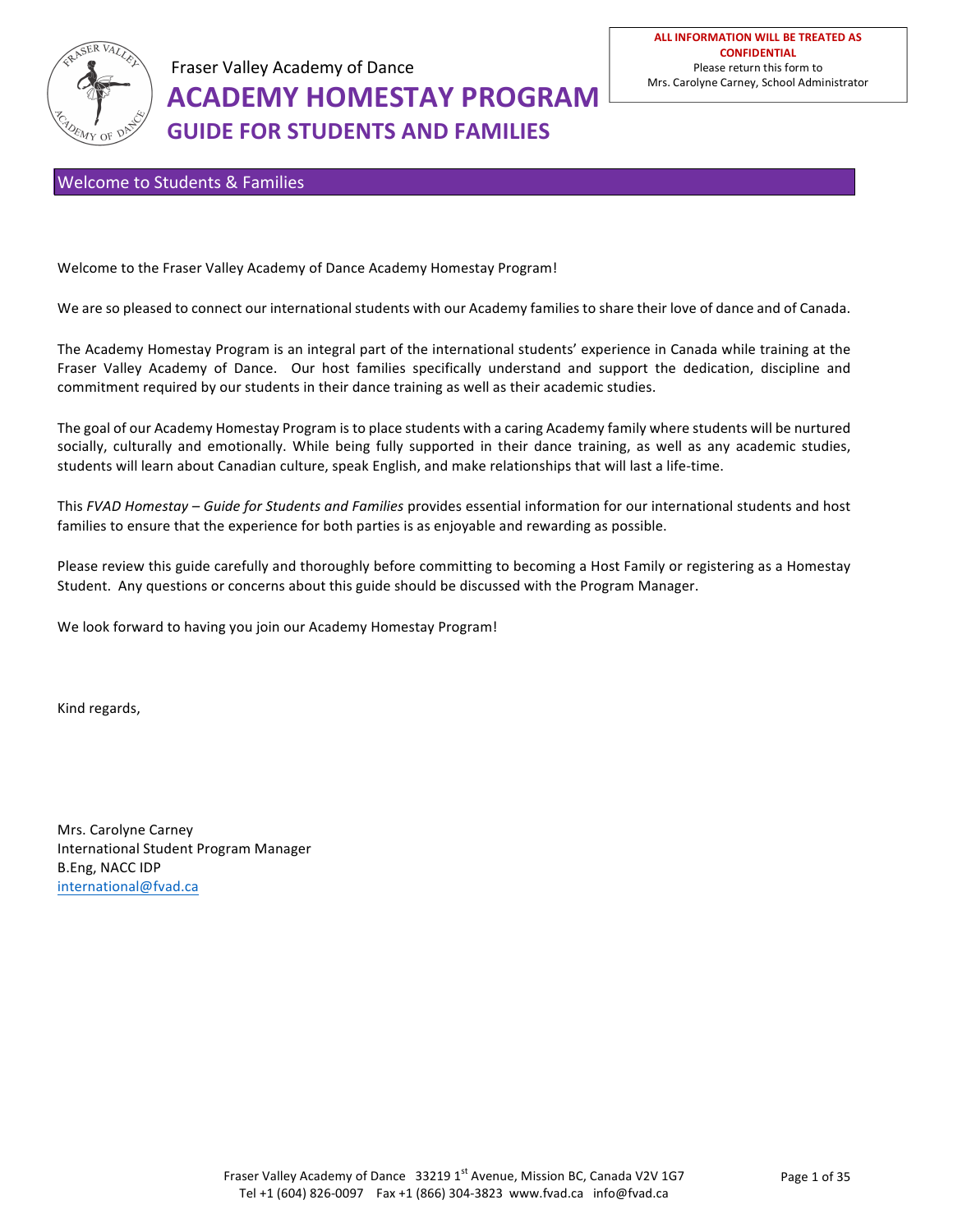

| <b>TABLE OF CONTENTS</b>                   |                         |
|--------------------------------------------|-------------------------|
| <b>WELCOME TO STUDENTS &amp; FAMILIES</b>  | 1                       |
| <b>PROGRAM CONTACTS</b>                    | 4                       |
| <b>CUSTODIANSHIP</b>                       | 5                       |
| <b>INTERNATIONAL STUDENTS IN BC</b>        | 6                       |
| <b>HOST FAMILY LIFE</b>                    | 7                       |
| <b>Preparations for a Homestay Student</b> | $\overline{\mathbf{z}}$ |
| Host Family Tasks for the first week       | $\overline{\mathbf{z}}$ |
| <b>Host Family Expectations</b>            | 8                       |
| Communication                              | 9                       |
| <b>House Rules</b>                         | 9                       |
| <b>Bathroom Use</b>                        | 10                      |
| <b>Curfew</b>                              | 10                      |
| <b>Religious Beliefs</b>                   | 11                      |
| <b>Homestay Student Expectations</b>       | 11                      |
| PERSONAL BEHAVIOUR                         | 12                      |
| <b>Personal Time</b>                       | 12                      |
| <b>Relationships and Personal Space</b>    | 12                      |
| <b>Behavioural or Emotional Concerns</b>   | 13                      |
| <b>Behaviour Policies</b>                  | 14                      |
| <b>FOOD</b>                                | 15                      |
| <b>Nutrition for Dancers</b>               | 15                      |
| <b>Food Differences in Canada</b>          | 15                      |
| <b>Standard Foods in Canada</b>            | 16                      |
| <b>TRANSPORTATION</b>                      | 17                      |
| <b>Transportation to and from FVAD</b>     | 17                      |
| <b>Airport Transportation</b>              | 17                      |
| <b>Public Transit Information</b>          | 17                      |
| <b>ACADEMIC SCHOOL SUPPORT</b>             | 18                      |
| <b>Academic School Attendance</b>          | 18                      |
| <b>Academic School Absences</b>            | 18                      |
| <b>Academic School Progress</b>            | 18                      |
| <b>Helping with Homework</b>               | 18                      |
| <b>English Language Development</b>        | 19                      |
| <b>Tutors and Translation Services</b>     | 20                      |
|                                            |                         |

**FVAD TRAINING SUPPORT** 21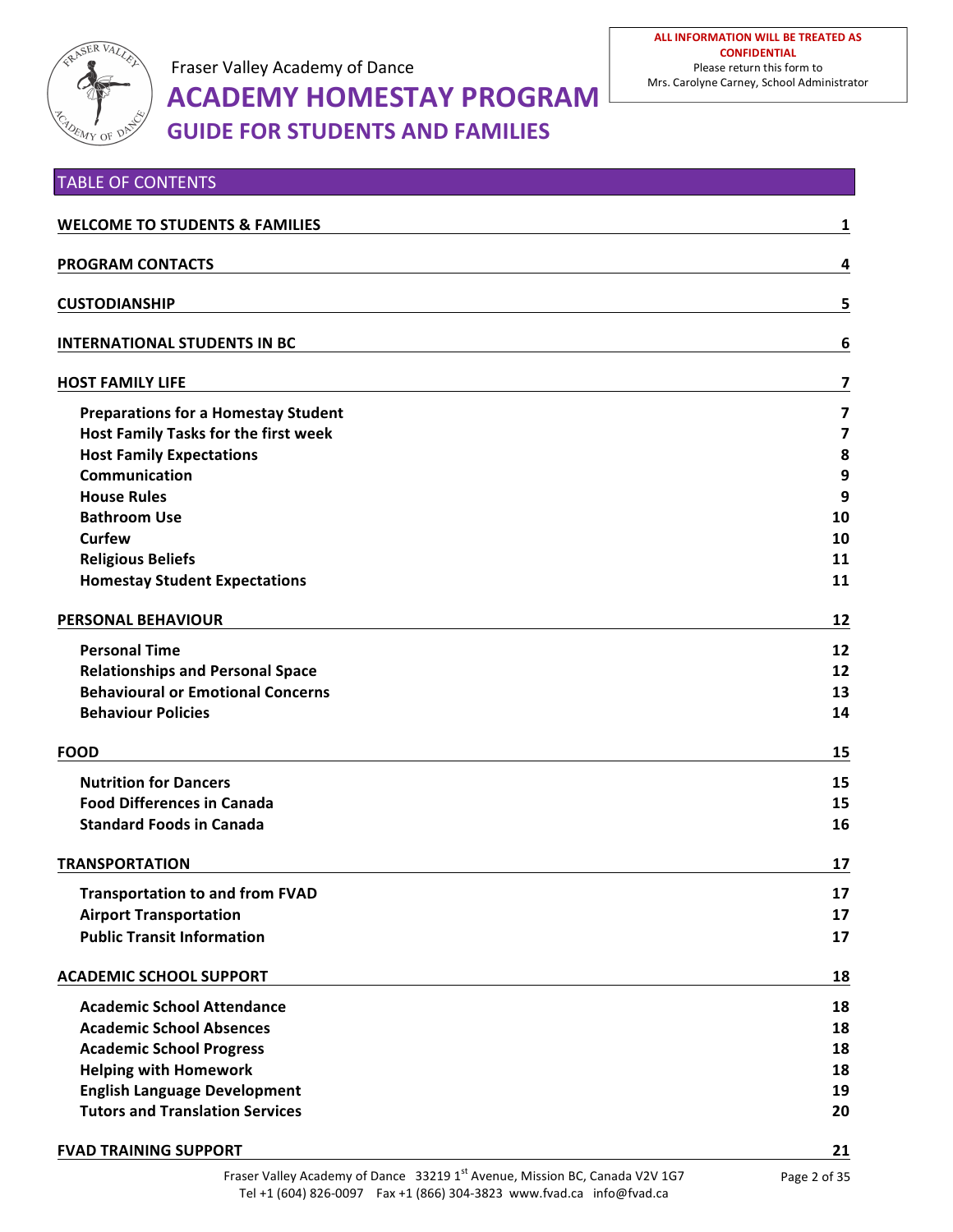

Fraser Valley Academy of Dance

# **ACADEMY HOMESTAY PROGRAM**

**GUIDE FOR STUDENTS AND FAMILIES** 

| <b>FVAD Absences</b><br>21<br>21<br><b>FVAD Progress</b><br><b>Host Parent Transportation</b><br>21<br><b>HOSTING ARRANGEMENTS</b><br>22<br><b>Homestay Placement or Changes</b><br>22<br><b>Hosting International Students Through Other Organizations</b><br>22<br><b>INTERNET &amp; COMMUNICATION DEVICES</b><br>23<br><b>Electronic Device Usage</b><br>23<br><b>Telephones, Computers &amp; Internet</b><br>23<br><b>HEALTH &amp; SAFETY</b><br>24<br><b>Medical Insurance</b><br>24<br><b>Illness &amp; Injury</b><br>24<br><b>Safety &amp; Welfare</b><br>25<br><b>FINANCIAL POLICIES</b><br>27<br><b>Homestay Payments</b><br>27<br><b>Student Personal Expenses</b><br>28<br><b>Student Banking &amp; Finances</b><br>29<br><b>TRAVEL POLICIES</b><br>30<br><b>Airport Arrivals and Departures</b><br>30<br><b>Vacation/Holidays</b><br>30<br><b>Out-of-Town Travel</b><br>30<br><b>Parent/Guardian Waiver for Travel Procedures</b><br>31<br><b>RECREATIONAL ACTIVITIES</b><br>32<br><b>Activities Waiver</b><br>32<br><b>Notes of Caution</b><br><b>Priority to FVAD Activities</b><br>32<br><b>Host Family Drivers</b><br>32<br><b>HOST FAMILY - NEW STUDENT CHECKLIST</b><br>33<br><b>STUDENT &amp; HOST FAMILY - GET TO KNOW EACH OTHER</b><br>34 | <b>FVAD Attendance</b> | 21 |
|-----------------------------------------------------------------------------------------------------------------------------------------------------------------------------------------------------------------------------------------------------------------------------------------------------------------------------------------------------------------------------------------------------------------------------------------------------------------------------------------------------------------------------------------------------------------------------------------------------------------------------------------------------------------------------------------------------------------------------------------------------------------------------------------------------------------------------------------------------------------------------------------------------------------------------------------------------------------------------------------------------------------------------------------------------------------------------------------------------------------------------------------------------------------------------------------------------------------------------------------------------------------|------------------------|----|
|                                                                                                                                                                                                                                                                                                                                                                                                                                                                                                                                                                                                                                                                                                                                                                                                                                                                                                                                                                                                                                                                                                                                                                                                                                                                 |                        |    |
|                                                                                                                                                                                                                                                                                                                                                                                                                                                                                                                                                                                                                                                                                                                                                                                                                                                                                                                                                                                                                                                                                                                                                                                                                                                                 |                        |    |
|                                                                                                                                                                                                                                                                                                                                                                                                                                                                                                                                                                                                                                                                                                                                                                                                                                                                                                                                                                                                                                                                                                                                                                                                                                                                 |                        |    |
|                                                                                                                                                                                                                                                                                                                                                                                                                                                                                                                                                                                                                                                                                                                                                                                                                                                                                                                                                                                                                                                                                                                                                                                                                                                                 |                        |    |
|                                                                                                                                                                                                                                                                                                                                                                                                                                                                                                                                                                                                                                                                                                                                                                                                                                                                                                                                                                                                                                                                                                                                                                                                                                                                 |                        |    |
|                                                                                                                                                                                                                                                                                                                                                                                                                                                                                                                                                                                                                                                                                                                                                                                                                                                                                                                                                                                                                                                                                                                                                                                                                                                                 |                        |    |
|                                                                                                                                                                                                                                                                                                                                                                                                                                                                                                                                                                                                                                                                                                                                                                                                                                                                                                                                                                                                                                                                                                                                                                                                                                                                 |                        |    |
|                                                                                                                                                                                                                                                                                                                                                                                                                                                                                                                                                                                                                                                                                                                                                                                                                                                                                                                                                                                                                                                                                                                                                                                                                                                                 |                        |    |
|                                                                                                                                                                                                                                                                                                                                                                                                                                                                                                                                                                                                                                                                                                                                                                                                                                                                                                                                                                                                                                                                                                                                                                                                                                                                 |                        |    |
|                                                                                                                                                                                                                                                                                                                                                                                                                                                                                                                                                                                                                                                                                                                                                                                                                                                                                                                                                                                                                                                                                                                                                                                                                                                                 |                        |    |
|                                                                                                                                                                                                                                                                                                                                                                                                                                                                                                                                                                                                                                                                                                                                                                                                                                                                                                                                                                                                                                                                                                                                                                                                                                                                 |                        |    |
|                                                                                                                                                                                                                                                                                                                                                                                                                                                                                                                                                                                                                                                                                                                                                                                                                                                                                                                                                                                                                                                                                                                                                                                                                                                                 |                        |    |
|                                                                                                                                                                                                                                                                                                                                                                                                                                                                                                                                                                                                                                                                                                                                                                                                                                                                                                                                                                                                                                                                                                                                                                                                                                                                 |                        |    |
|                                                                                                                                                                                                                                                                                                                                                                                                                                                                                                                                                                                                                                                                                                                                                                                                                                                                                                                                                                                                                                                                                                                                                                                                                                                                 |                        |    |
|                                                                                                                                                                                                                                                                                                                                                                                                                                                                                                                                                                                                                                                                                                                                                                                                                                                                                                                                                                                                                                                                                                                                                                                                                                                                 |                        |    |
|                                                                                                                                                                                                                                                                                                                                                                                                                                                                                                                                                                                                                                                                                                                                                                                                                                                                                                                                                                                                                                                                                                                                                                                                                                                                 |                        |    |
|                                                                                                                                                                                                                                                                                                                                                                                                                                                                                                                                                                                                                                                                                                                                                                                                                                                                                                                                                                                                                                                                                                                                                                                                                                                                 |                        |    |
|                                                                                                                                                                                                                                                                                                                                                                                                                                                                                                                                                                                                                                                                                                                                                                                                                                                                                                                                                                                                                                                                                                                                                                                                                                                                 |                        |    |
|                                                                                                                                                                                                                                                                                                                                                                                                                                                                                                                                                                                                                                                                                                                                                                                                                                                                                                                                                                                                                                                                                                                                                                                                                                                                 |                        |    |
|                                                                                                                                                                                                                                                                                                                                                                                                                                                                                                                                                                                                                                                                                                                                                                                                                                                                                                                                                                                                                                                                                                                                                                                                                                                                 |                        |    |
|                                                                                                                                                                                                                                                                                                                                                                                                                                                                                                                                                                                                                                                                                                                                                                                                                                                                                                                                                                                                                                                                                                                                                                                                                                                                 |                        |    |
|                                                                                                                                                                                                                                                                                                                                                                                                                                                                                                                                                                                                                                                                                                                                                                                                                                                                                                                                                                                                                                                                                                                                                                                                                                                                 |                        |    |
|                                                                                                                                                                                                                                                                                                                                                                                                                                                                                                                                                                                                                                                                                                                                                                                                                                                                                                                                                                                                                                                                                                                                                                                                                                                                 |                        |    |
|                                                                                                                                                                                                                                                                                                                                                                                                                                                                                                                                                                                                                                                                                                                                                                                                                                                                                                                                                                                                                                                                                                                                                                                                                                                                 |                        |    |
|                                                                                                                                                                                                                                                                                                                                                                                                                                                                                                                                                                                                                                                                                                                                                                                                                                                                                                                                                                                                                                                                                                                                                                                                                                                                 |                        | 32 |
|                                                                                                                                                                                                                                                                                                                                                                                                                                                                                                                                                                                                                                                                                                                                                                                                                                                                                                                                                                                                                                                                                                                                                                                                                                                                 |                        |    |
|                                                                                                                                                                                                                                                                                                                                                                                                                                                                                                                                                                                                                                                                                                                                                                                                                                                                                                                                                                                                                                                                                                                                                                                                                                                                 |                        |    |
|                                                                                                                                                                                                                                                                                                                                                                                                                                                                                                                                                                                                                                                                                                                                                                                                                                                                                                                                                                                                                                                                                                                                                                                                                                                                 |                        |    |
|                                                                                                                                                                                                                                                                                                                                                                                                                                                                                                                                                                                                                                                                                                                                                                                                                                                                                                                                                                                                                                                                                                                                                                                                                                                                 |                        |    |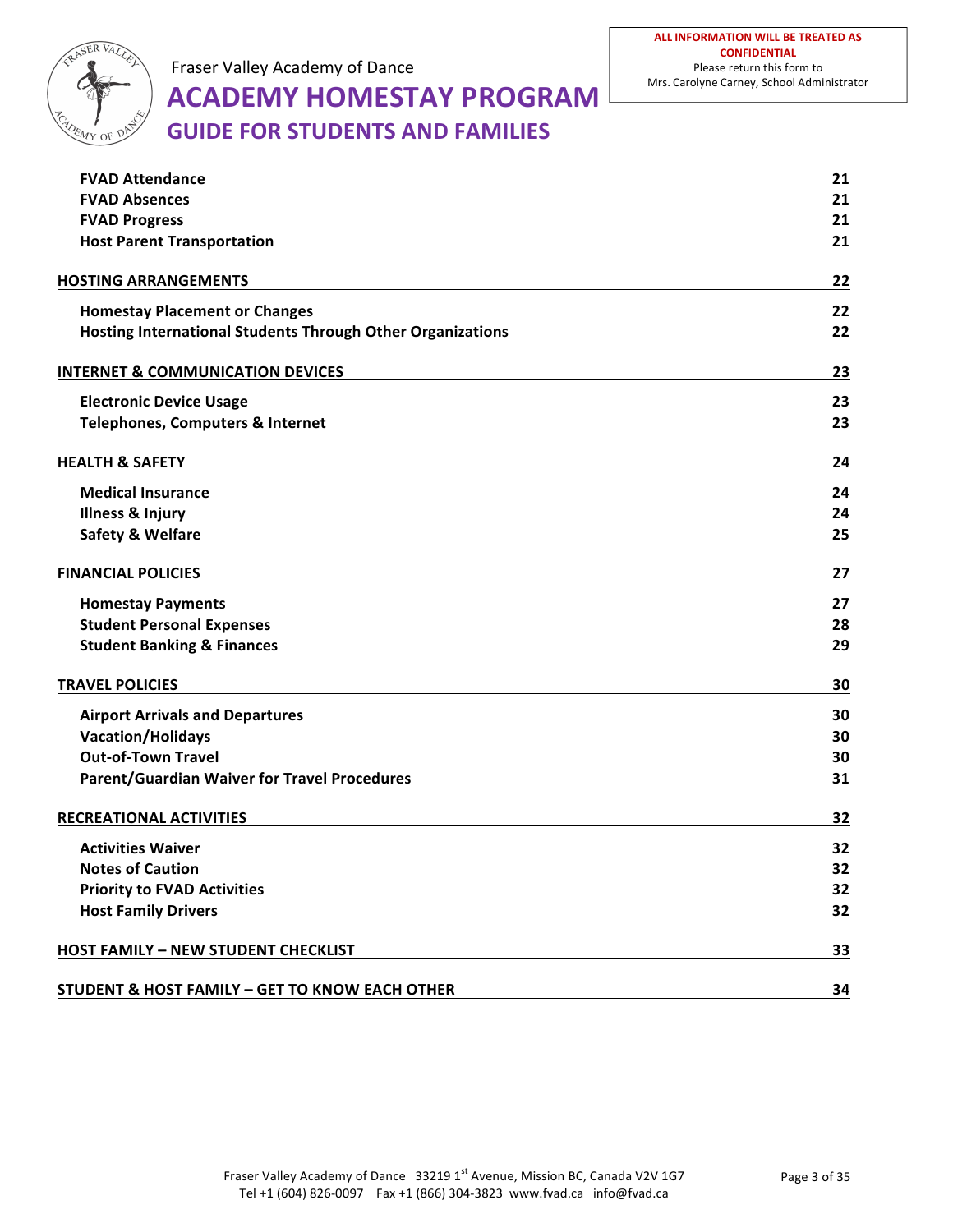

### PROGRAM CONTACTS

| MRS. CAROLYNE CARNEY   | HOMESTAY COORDINATOR /   | international@fvad.ca  | 604-826-0097 (office) |
|------------------------|--------------------------|------------------------|-----------------------|
|                        | PROGRAM MANAGER          |                        | 604-751-3981 (cell)   |
| MR. JOHN CARNEY        | <b>ARTISTIC DIRECTOR</b> | admin@fvad.ca          | 604-826-0097 (office) |
|                        |                          |                        | 604-751-0771 (cell)   |
| <b>JENNIFER LOEWEN</b> | <b>OFFICE ASSISTANT</b>  | Jenniferloewen@fvad.ca | 604-826-0097 (office) |
| DEBBIE ALLISON         | <b>OFFICE ASSISTANT</b>  | debbieallison@fvad.ca  | 604-826-0097 (office) |

To ease communication and to ensure that the program operates smoothly, please follow these guidelines.

Please contact the FVAD Office during regular office hours for questions concerning:

- Student Accounts
- Host Family Payments
- Medical Insurance
- General Information

#### **FVAD Office Hours**

- Monday to Friday  $12pm 7:00pm$
- Saturdays, 9am 3pm

To speak with the Program Manager directly, please email or call during FVAD office hours. Please only call outside FVAD Office Hours if there is an emergency that involves or impacts the Homestay Student.

Please leave a detailed message if the Program Manager is not immediately available.

EXCEPTION: If there is an emergency, please contact the Program Manager immediately. If she is unavailable, contact the FVAD office or the Artistic Director directly.

These are examples of emergencies:

- A health emergency (including an accident)
- A student is missing
- An emergency has arisen in the Host Family or in the Homestay Student's family at home

These are examples of situations which are not considered emergencies:

- A student is not obeying host family rules
- A student is missing class
- A student is late for curfew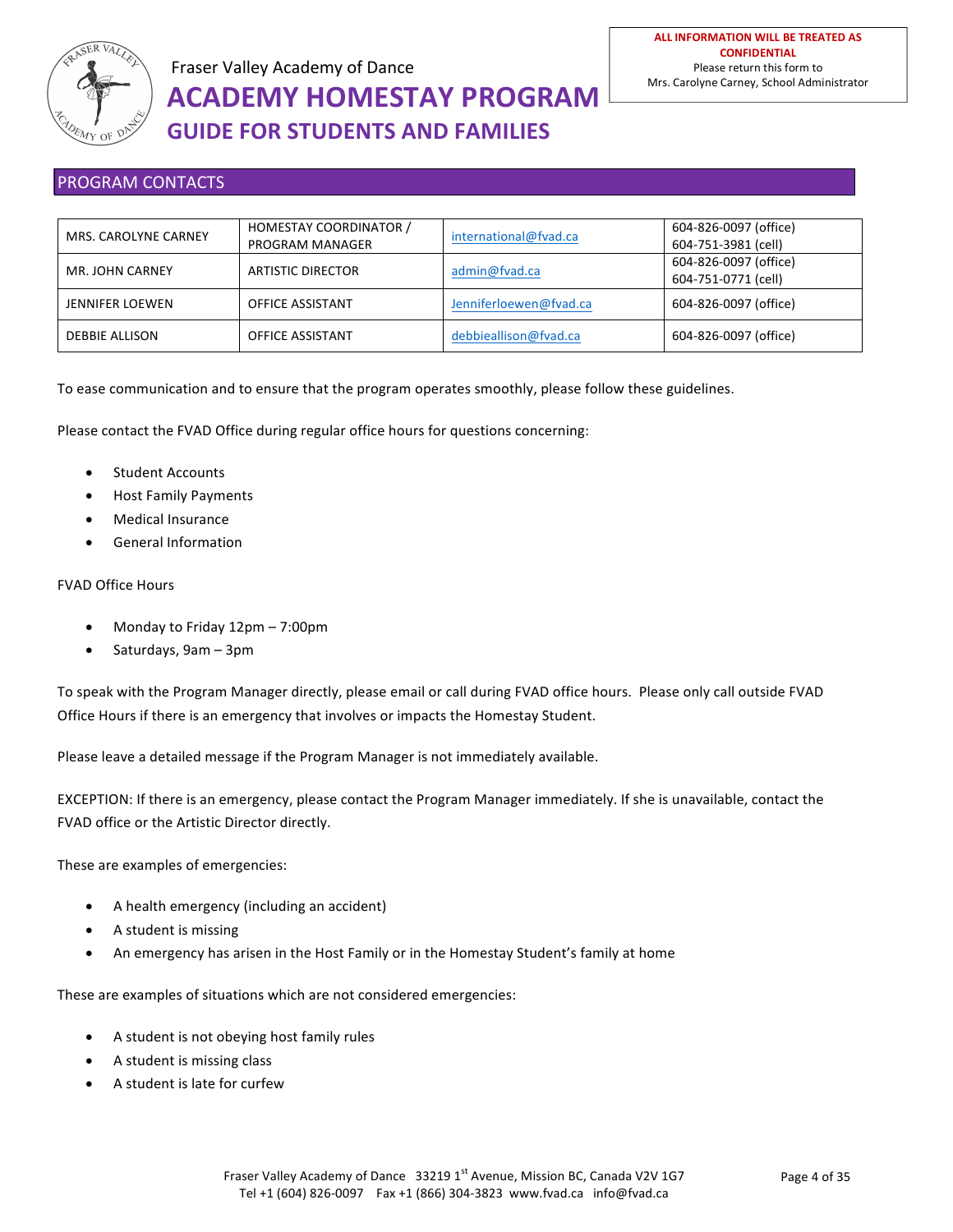

### **CUSTODIANSHIP**

The Program Manager will act as Custodian for each student registered in the Academy Homestay Program, and has ultimate authority and responsibility for student care while they are training at the Fraser Valley Academy of Dance.

In Canada, each province and territory decides the age when a person is considered an adult. This is known as the age of majority. A person under the age of majority is considered a "minor child". In British Columbia, a minor is anyone under the age of 19.

In addition to the documents needed to enter Canada, a minor will need additional documents if he/she comes to Canada to study without a parent or legal guardian. The minor must be cared for by a responsible adult in Canada. This person is known as a custodian. A Custodian has limited signing authority, and is intended only to assist with emergency and pre-approved situations.

A Canadian immigration officer must be satisfied that adequate arrangements have been made for the care and support of minor children who travel to Canada to study. The Custodianship Declaration documents provide this information to the immigration officer when the student arrives in Canada.

Please read the *FVAD International Students* – *Custodian Information Sheet* for more details.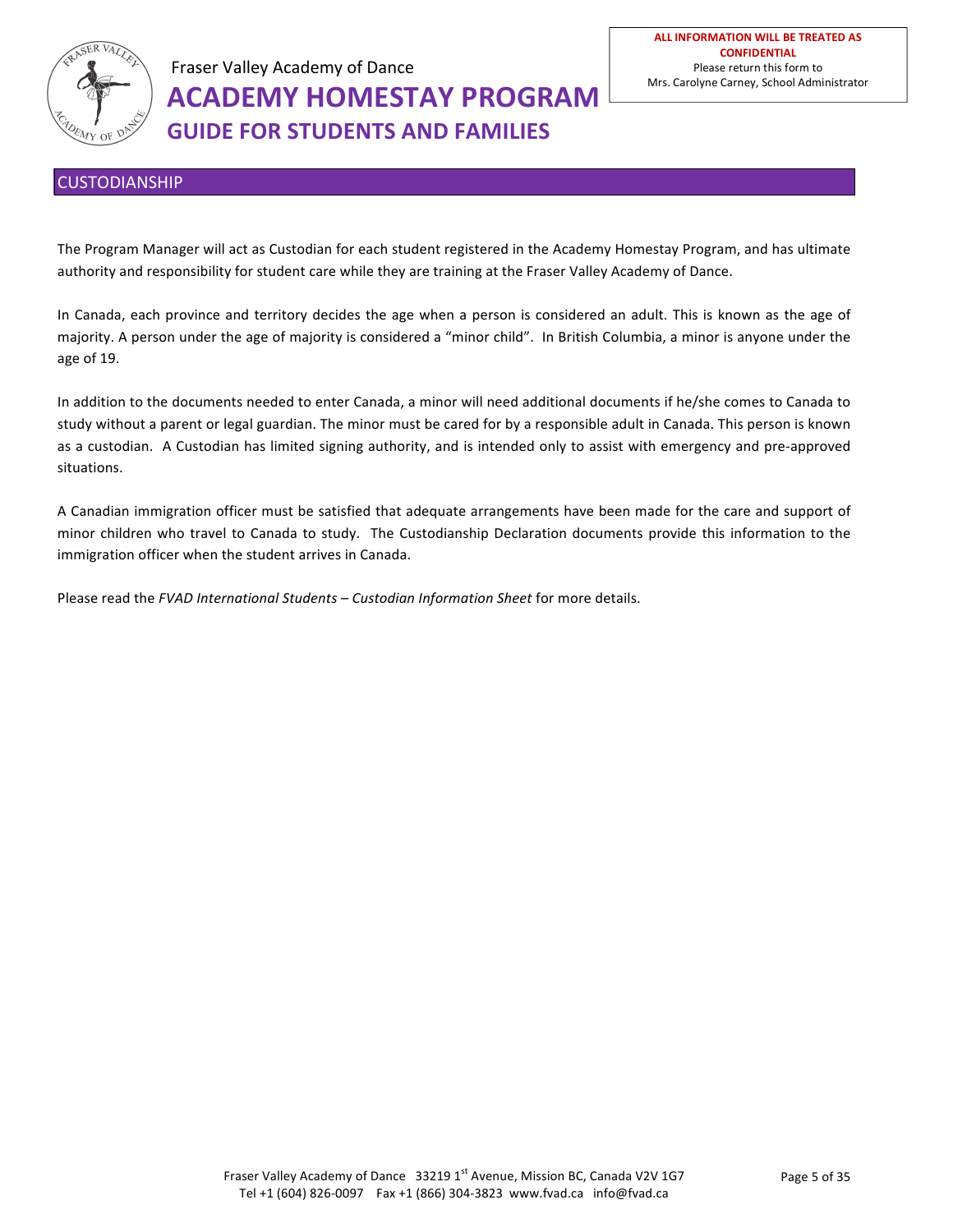

### **INTERNATIONAL STUDENTS IN BC**

International Students attend Fraser Valley Academy of Dance for a variety of reasons:

- to prepare for entry into major ballet company schools
- to further their dance training at an intensive level while enrolling in an ELL program
- to continue their dance training at a recreational level while completing Canadian academics
- to enhance their dance training at the FVAD summer intensives while experiencing life in Canada

International Students come to British Columbia for a variety of reasons:

- as a member of an exchange program
- for an intensive English program
- to become more fluent in English, which will lead to greater employment opportunities in their home countries
- to achieve BC Graduation which will lead to greater employment opportunities in their home countries
- to achieve BC Graduation with an intention to enter university in North America
- to experience Canadian culture and lifestyle
- the desire to experience life abroad

#### **Host Family Suggestions:**

- The Host Family should discuss the Homestay Student's reasons for coming to Canada.
- The Host Family should discuss the Homestay Student's goals for their dance training.
- The Host Family should help to set goals for dance, language and academics based on those reasons.
- The Host Family should help to define a plan, which will lead to success in achieving the goals.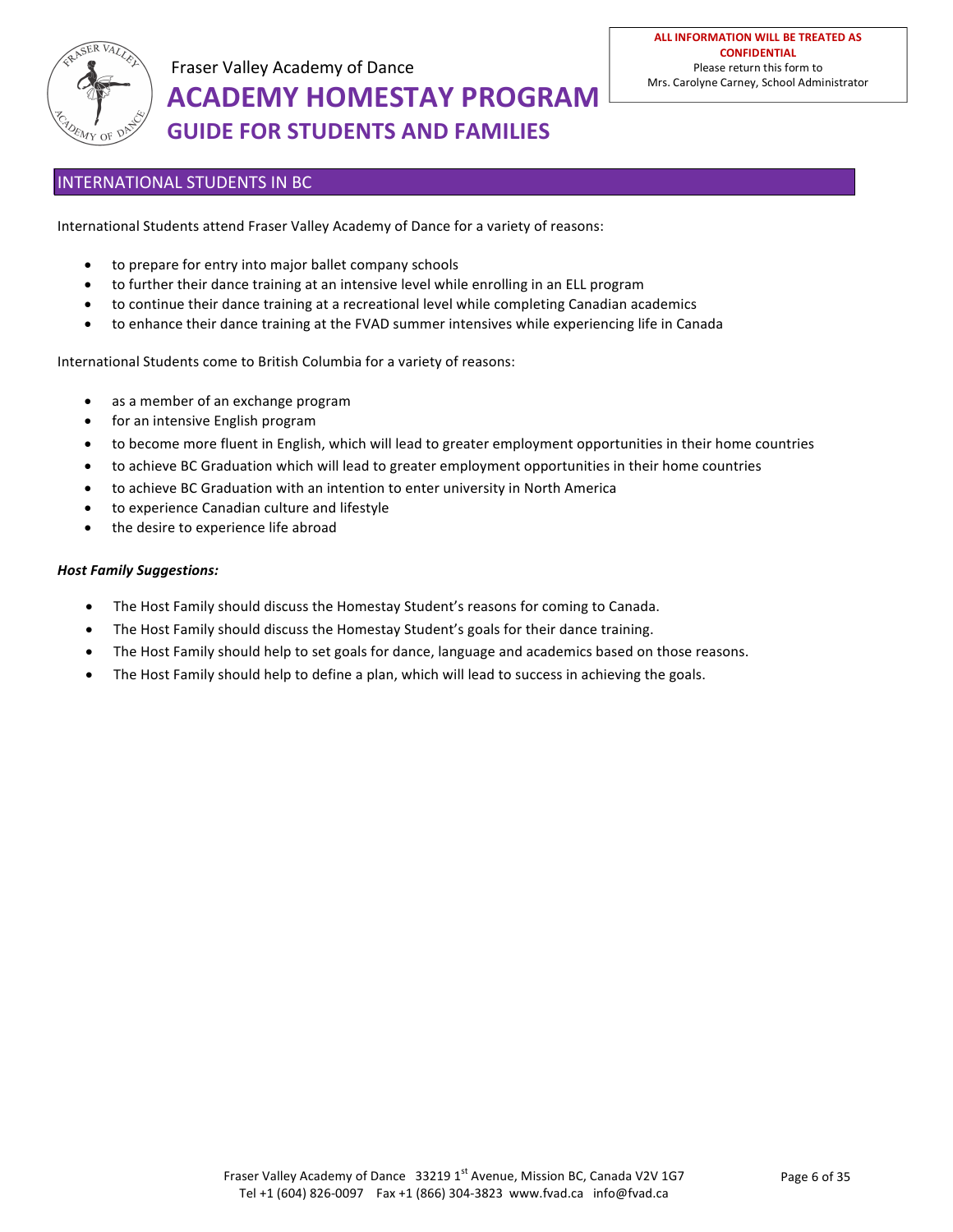

### **HOST FAMILY LIFE**

Our Academy Homestay Program Host Families choose to host international students because they are supportive of our Academy, they share an interest in performing arts, they are interested in other cultures, and they would like our international students to be a part of their family.

A Host Family is an integral part of the life of an international student. The Host Family provides more than just room and board; they provide a home away from home. Caring supervision and parenting on the part of the Host Family are an essential part of the international student's growth and development. Host Family parents are looking out for the Homestay Student's best interests. They will help the Homestay Student stay safe and healthy, support their dance training, encourage them in their school work, and guide them in their life in Canada.

International students are teenagers, and just like Canadian teenagers, they exhibit varying degrees of confidence and doubt, responsibility and forgetfulness. However, unlike their Canadian counterparts, international students are dealing with these issues far from their parents, in a culture that is very different and in a foreign language. The key to success with international students, as with all teenagers, is patience, clarity, consistency, flexibility, trust, and good communication.

### **Preparations for a Homestay Student**

The Host Family should discuss the expectations of all family members before the Homestay Student arrives. Children may think that the student will be like a new brother or sister or that they will become best friends, but that may not be the case. While there may be a shared interest in dance, sharing the same home does not guarantee that the Host Family children and the Homestay Student will have other things in common. An honest discussion about the difficulties of forming a cross-cultural friendship, with the added barrier of language, can save disappointment. The more the Host Family learns about the country and culture of the Homestay Student, the better able everyone will be to understand and support them. Host Families should, at the very least, have an idea of where the country is and what kind of an environment the Homestay Student comes from.

#### **Welcoming your Homestay Student**

- Prepare a welcome for your student: a sign, a gift, flowers, or any small gesture of welcome.
- Visit the library and take out some books about the country your student comes from.
- If you have the books on hand when the student arrives, they can be the basis of conversation about the country.
- Make a list of things to talk about and things to do during the first few days and weeks.

#### **Host Family Tasks for the first week**

- Take the time to learn the correct pronunciation of your student's name.
- Keep the student busy but also arrange for some time alone to recover from jet lag fatigue.
- Encourage a phone call home soon after arrival.
- Speak to the parents yourself saying how pleased you are to have their son or daughter with you; even if they don't understand English, they will appreciate the gesture.
- Introduce your student to extended family members, neighbours and close friends.
- Write down names to help your student remember them.
- Discuss how you would like the student to address you and other family members.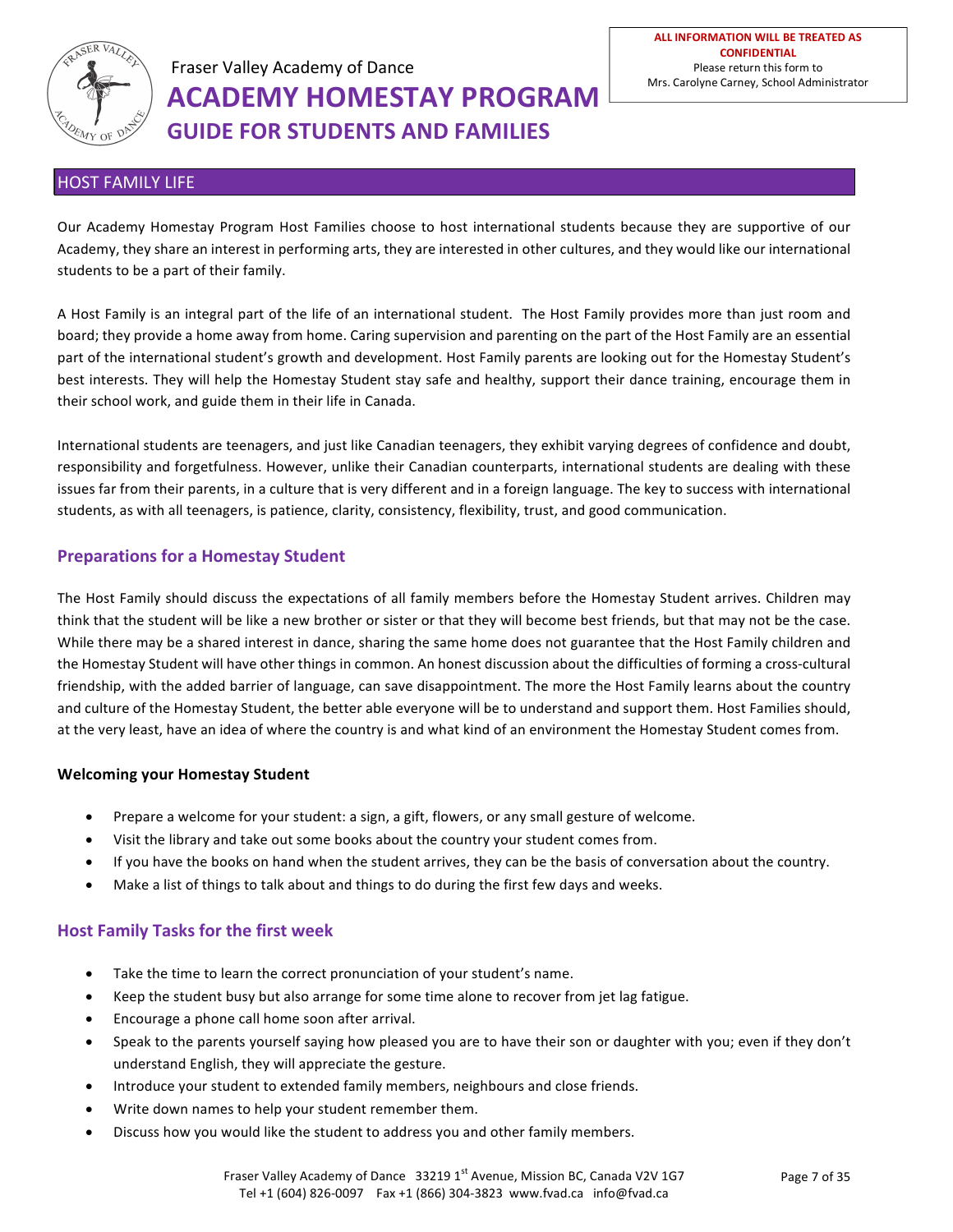

- Teach your student the phone number, how to use the phone and phone book, how to use a pay phone and how to call home collect, and give them your emergency numbers.
- Help arrange for a pay-as-you-go cell phone, if one is wanted. It is not recommended to sign students up for cell phone contracts, or to purchase a cell phone contract on behalf of the student.
- Take your student to the post office and explain how to buy stamps and send packages.
- Take the student to the bank rather than have them carrying too much money or leaving it at home. If your student has a cash withdrawal card help them learn how to use it and be sure to impress the importance of never telling anyone the PIN number.
- Show girls where they can buy personal supplies and discuss how you would like them to dispose of sanitary items in your home.
- Visit local points of interest and make sure the student knows the route from your home to school.
- Go over school information and discuss the plans and the times for getting to school.
- Ask the student what they would like to do.
- Provide the student with a transit schedule and go over it with them.
- Take the student on a bus ride yourself to show them the route in your neighborhood.
- Relax! Focus on making the student comfortable and your own feelings of nervousness and anxiety will disappear.
- Celebrate small milestones right away (the end of the first week, the first month, etc.).
- Establish a pattern of daily conversation. Help your student to make a list of conversation topics to get through the first few weeks.

### **Host Family Expectations**

Host Family Parents are the responsible adults, not the best friends of the Homestay Student. They are expected to act "in a kind and judicious" manner with respect to their dealings with the Homestay Student.

Host parents are expected to provide essentially what they normally provide for their own family:

- a private bedroom with adequate dresser and closet space, a desk, chair and reading lamp
- three wholesome meals a day and snacks as required
- a quiet, adequately lit and heated study space
- hot water and facilities for daily bathing
- laundry many students will not have any experience doing their own laundry. If students are expected to do their own laundry, host families will have to provide detailed instructions on the use of machines
- emotional support if the student suffers from homesickness, difficulties at school, etc.
- academic support (help with homework if possible, communication with teachers, attendance at parent-teacherstudent interviews, report card pick up, etc.)
- support for their training at FVAD including transportation to all classes, rehearsals, production weeks and other events as required. Carpooling may be arranged with other FVAD parents if pre-approved by the FVAD Program Manager. All adults who drive students must provide Driving Abstracts.
- inclusion of the student in family outings, trips to restaurants, special occasions, recreational activities
- access to the common living areas of the house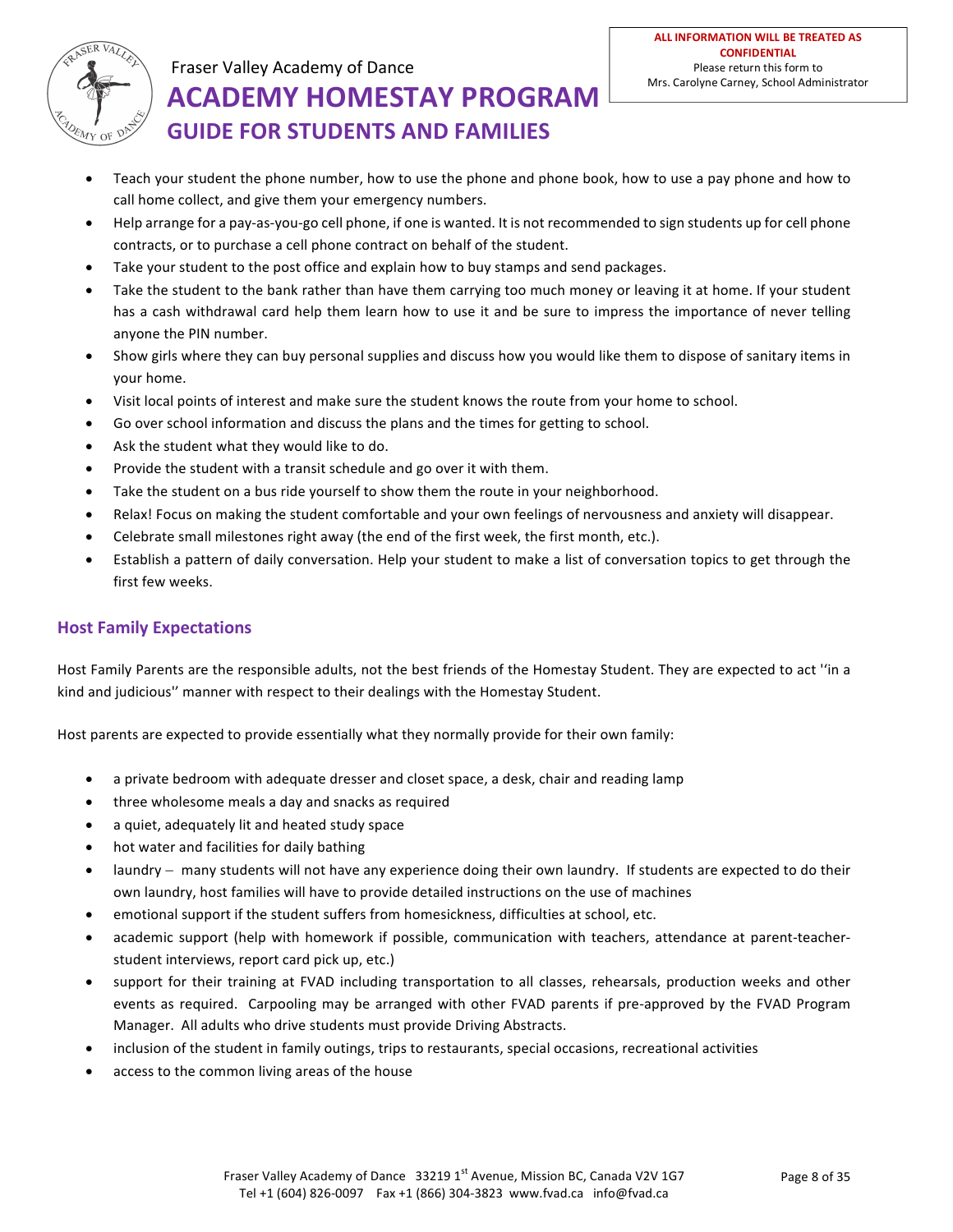

#### **Discuss Expectations**

- Early in the homestay, host families should have a conversation with the student about each other's expectations.
- Agree about the amount of computer use and telephone time the student can have.
- Discuss how much interaction the student and the host family will have and the kinds of activities in which everyone will participate together.
- Discuss these issues regularly. Situations change as the student's understanding of Canadian culture develops and as their English improves.

#### **Communication**

If any difficulties or concerns arise, please talk about it in person. It is important for both Homestay Students and Host Family Parents to share their concerns with each other so that they can understand how each person feels. Many misunderstandings can occur because of differences in culture. Nothing can be resolved unless everyone talks about it.

It always takes time to adjust to new living situations. However, if there are unresolved concerns, the Program Manager is always available to help Homestay Students and Host Family parents deal with any difficulties. If the Program Manager needs to be contacted, please utilize the school email address and phone number. Homestay Students and Host Families should not be contacting the Program Manager at home unless it is an emergency.

#### **House Rules**

Homestay Students are expected to follow house rules as set by the Host Family Parents. In addition, there are several rules that need to be enforced as noted below.

- The Host Family may choose to limit the number of overnight "sleep-overs," or camping trips, which are popular weekend activities. The Host Family should never allow a Homestay Student to attend any such events without checking that there will be adequate supervision by adults, and age-appropriate activities.
- The Host Family must never leave the student alone overnight; appropriate adult supervision must be arranged if the Host Family is away. Host families should contact the Program Manager if they plan to be away.
- The Host Family must never allow students to leave the community overnight without carefully checking to ensure where the student is going and what adult supervision will be. Ensure that the necessary travel forms are completed 5 days prior to any travel event.
- The Host Family must never allow students to drive the family car.
- The Host Family must provide additional guidelines as necessary to ensure that the Homestay Students understands about showers/bathing, table manners, other manners, use of household appliances, laundry, bringing friends home, etc.

#### **Enforcing House Rules**

Physical discipline is not permitted under any circumstances. Some international students come from cultures where physical punishment is allowed and common in their homes and in their classrooms. Some Homestay Students may expect this type of punishment if they disobey our rules in the Host Family or in their class. However, just as it is forbidden and unlawful to use any type of corporal punishment on a child by a teacher, the same rules apply to the Host Family parents of an international student in any situation.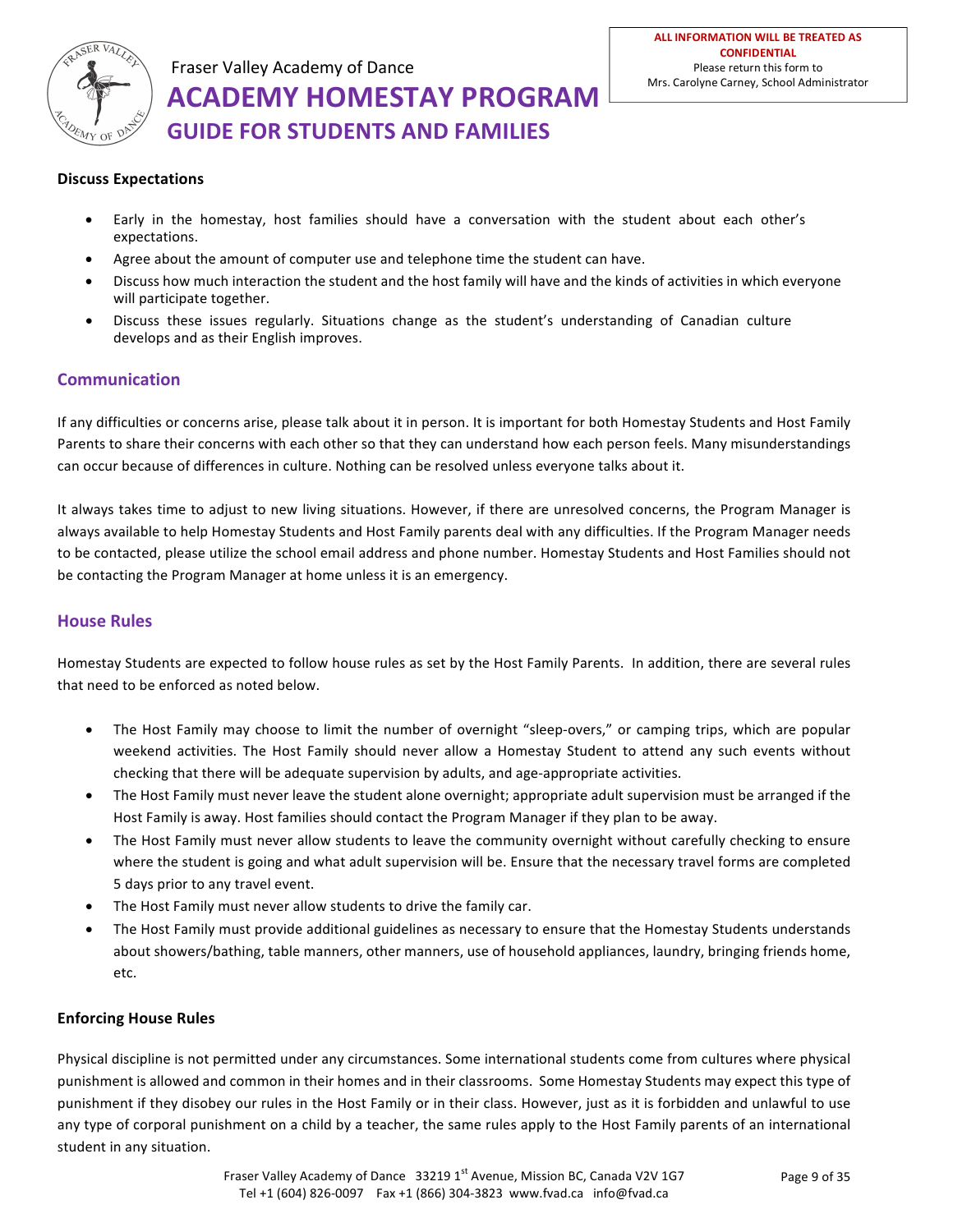

### **Host Family Suggestions**

- Discuss the rules early and often, making sure that the student understands.
- Deal with a few rules at a time.
- Reach a mutual agreement about as many rules as possible.
- Explain the reasons for the rules.
- Enforce the rules fairly...do not let the student get away with breaking them.
- Be fair and firm. Establish reasonable consequences for breaking rules.

#### **Bathroom Use**

Host Families should provide basic toiletries for their Homestay Students as they would for any other family member. This includes toothpaste, toothbrushes, shampoo, lotion, toilet paper, soap, and towels. If a student would like additional cosmetics or different brands, they are welcome to buy other toiletries at their own cost.

Host Family Parents and Homestay Students should discuss when us a good time of day to take a bath or shower and generally how long should the bath or shower take. Any other expectations, such as keeping the bathroom clean and dry after use, should also be communicated.

#### **What are some bathroom differences in Canada and other countries?**

| Canada                                                         | Some other countries                       |
|----------------------------------------------------------------|--------------------------------------------|
| Prefer to take quick showers rather than baths                 | May prefer to take long baths              |
| Often shower once a day in the morning                         | May shower fewer times, and in the evening |
| Have no drain in the bathroom floor                            | May have a drain in the bathroom floor     |
| Close a shower curtain or door and keep the bathroom floor dry | May expect the bathroom to get wet         |

#### **Curfew**

Many Canadian families have curfews for their children to ensure that they are safe and stay healthy. It is not appropriate for students to be out late at night in Canada. Stores, cafes, and libraries are usually not open after 10 pm.

School nights should be for dance training and for academic study. Exceptions may be school events, or special family activities. Students in grades 9 and 10 should be in bed between 10 pm and 11 pm; students in grades 11 and 12 should be in bed between 11 pm and 12 am. It is NOT acceptable to sleep in and miss classes or to sleep in class.

Weekend nights still have expectations. Students in grades 9 and 10 should be home by 11 pm; students in grades 11 and 12 should be home by 12 am.

Homestay parents MUST approve of any arrangements students make to go out in the evenings or weekends, as they would their own child. This includes approving of the destination, form of transportation, which friends are attending, and the curfew.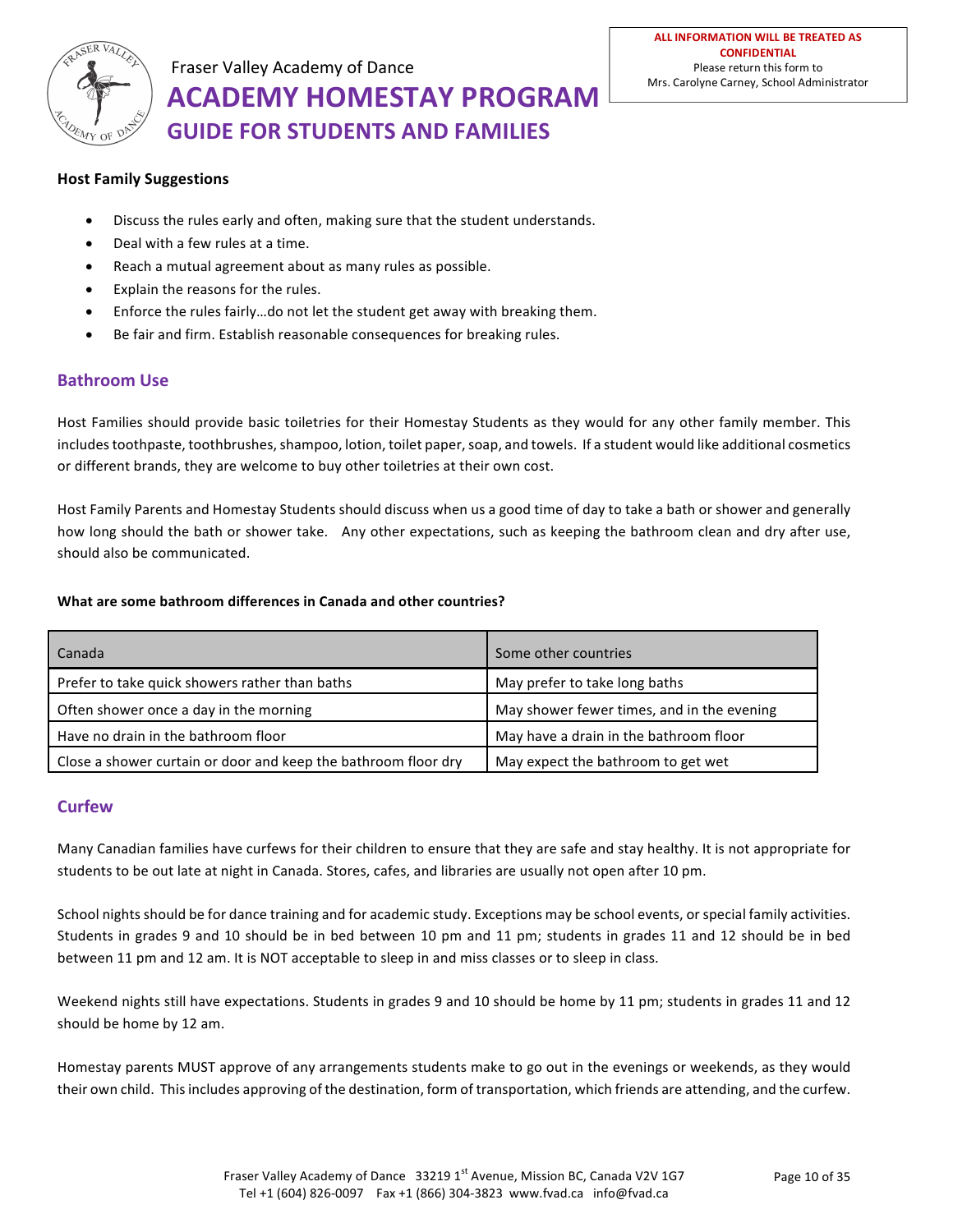

# **Religious Beliefs**

Host Families and Homestay Students must respect each other's religious beliefs and background. Host Families should help the Homestay Student to locate the appropriate youth group and/or place of worship, if they request it.

Host Families must not expect Homestay Students to attend the church of the Host Family, if it is different from their own or if they are not religious. Some natural parents are adamant about the place of worship for their child; others do not wish their child to be influenced by other religious beliefs.

# **Homestay Student Expectations**

The Homestay Student is expected to follow the same rules as other members of the Host Family household. The following are suggestions, and age-dependent. The student's responsibilities listed here are in addition to those agreed to in the Student Obligations contract in the "FVAD International Program - Participation Agreement".

#### **Students Should:**

- Be part of the family.
- Be at home at a reasonable time on school nights, unless participating in an organized activity such as dance classes or study groups. A guideline for curfew Sunday-Thursday is 10pm.
- Obey an age-appropriate curfew for weekend nights. A guideline for curfew is 12am Friday and Saturday.
- Let the Host Family know where they are at all times.
- Follow family rules.
- Never buy or use drugs or alcohol.
- Attend school every day that school is in session unless they are ill.
- Help with simple chores at home, such as washing dishes after their meal.
	- $\circ$  Many students are not used to doing chores. They may often come from families that hire household help.
	- $\circ$  The host family may need to demonstrate the tasks for students to do. For example, if the student is to do their own laundry, the host family will need to demonstrate how to use their machines.
	- $\circ$  The student should only be expected to do chores that similar-aged children in the house would do.
- Ask permission if they want to have someone over or go out, or need a ride to a special event or activity.
- Follow the travel policies as noted in this guide. Students will NOT be given permission to go away together for overnight trips without appropriate adult supervision.

#### **Homestay Student Suggestions**

- Be positive. Much of the homestay experience will be based on your attitude.
- Be ready to get to know the Host Family.
	- $\circ$  Ask questions about them.
	- $\circ$  Ask them if you can help in the kitchen; Go grocery shopping with them.
- Be ready to share about your culture. Share photos and stories about your own family with them.
- Talk to them about your shared interest in dance.
- Talk about differences or similarities in dance training in your country.
- Your Host Family is a safe place to ask questions and to develop your English skills.
- Remember why you are here—to train in dance, to practice English, and to learn about another culture!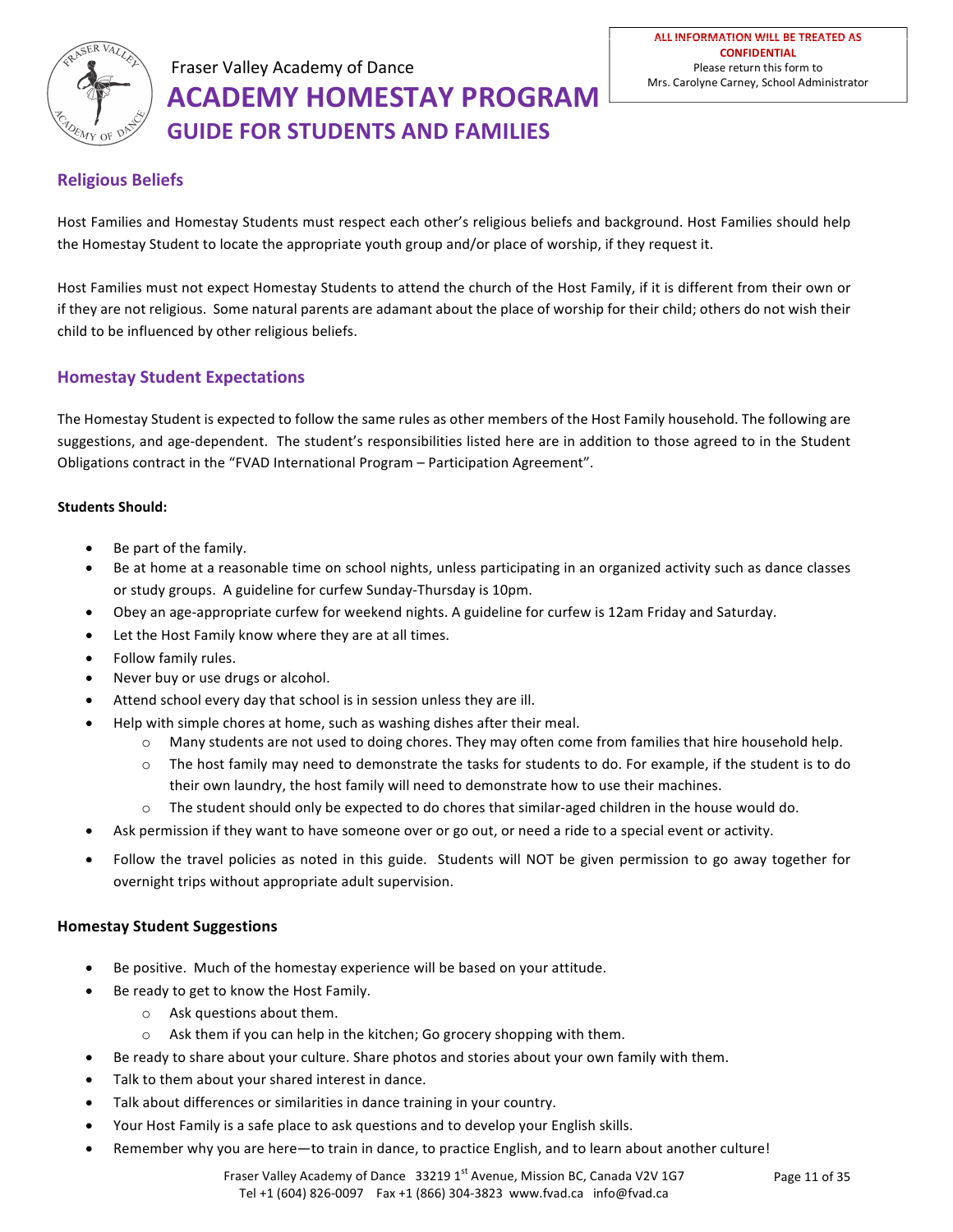

### PERSONAL BEHAVIOUR

### **Personal Time**

Homestay Students and Host Family Parents should discuss the amount of time Homestay Students spend alone. Host Family Parents should understand that Homestay Students will need some time to be alone, but they should also encourage Homestay Students to participate in the life of the Host Family. It would be very impolite for Homestay Students to stay in their rooms with the doors closed.

### **Relationships and Personal Space**

Different cultures have different protocols about personal space. Both Homestay Students and Host Family must be aware that there are differences in how they behave with each other, with friends and with family. Take the time to learn from each other about how people in each culture demonstrate affection, and how they act with friends and with family. Host Families should take a very careful approach to hugging, touching or showing affection to students, as not all cultures consider this normal or accepted behaviour. Actions are easily misinterpreted by young people and others around.

#### **Cultural Differences**

- Japanese students rarely have a physically demonstrative relationship with their parents. Therefore, Host Families should be cautious in demonstrating physical affection until they are sure of their relationship with the student.
- Latin students are very demonstrative, as a general rule. Again, Host Families must take a cautious approach.
- Some European and Latin American students often greet each other with hugs and kisses on the cheek; this is normal. In fact, many of these students consider Canadians 'cold' because they do not demonstrate this open affection. (Do not misinterpret overt signs of friendliness as being any more than that.)
- If FVAD receives any kind of information about 'inappropriate conduct' by anyone, adult or student, in relation to an International Program Student, then the Program Manager must investigate immediately. This is a legal requirement.

#### **Inappropriate Adult Behaviour**

- Adults must remember to dress appropriately while in the company of Homestay Students.
- Overt or excessive displays of affection in public are completely inappropriate.
- Host Families must learn first which type of family relationship the Homestay Student requires:
	- $\circ$  Some older teen-aged students may want a warm family relationship with their Host Family.
	- $\circ$  Some students may just want room and board and personal privacy.
	- $\circ$  Asian students often want only a 'formal' relationship with their Host Family.
	- $\circ$  There are always exceptions, and the attitude varies with each individual.
	- $\circ$  Don't take it personally if your student prefers the more formal relationship. Each student is different.
- Adults must not use 'sexually suggestive' language or tell off-colour jokes in front of Homestay Students.
- Under no circumstances are Host Families to serve alcoholic beverages to a Homestay Student. Some families will serve their older teenagers a drink on special occasions such as Christmas dinner. The Homestay Student *cannot* be afforded this "adult" privilege. This rule is for the Host Family's own protection. It is not legal to provide any kind of alcoholic beverage to the Homestay Student at any time in any location.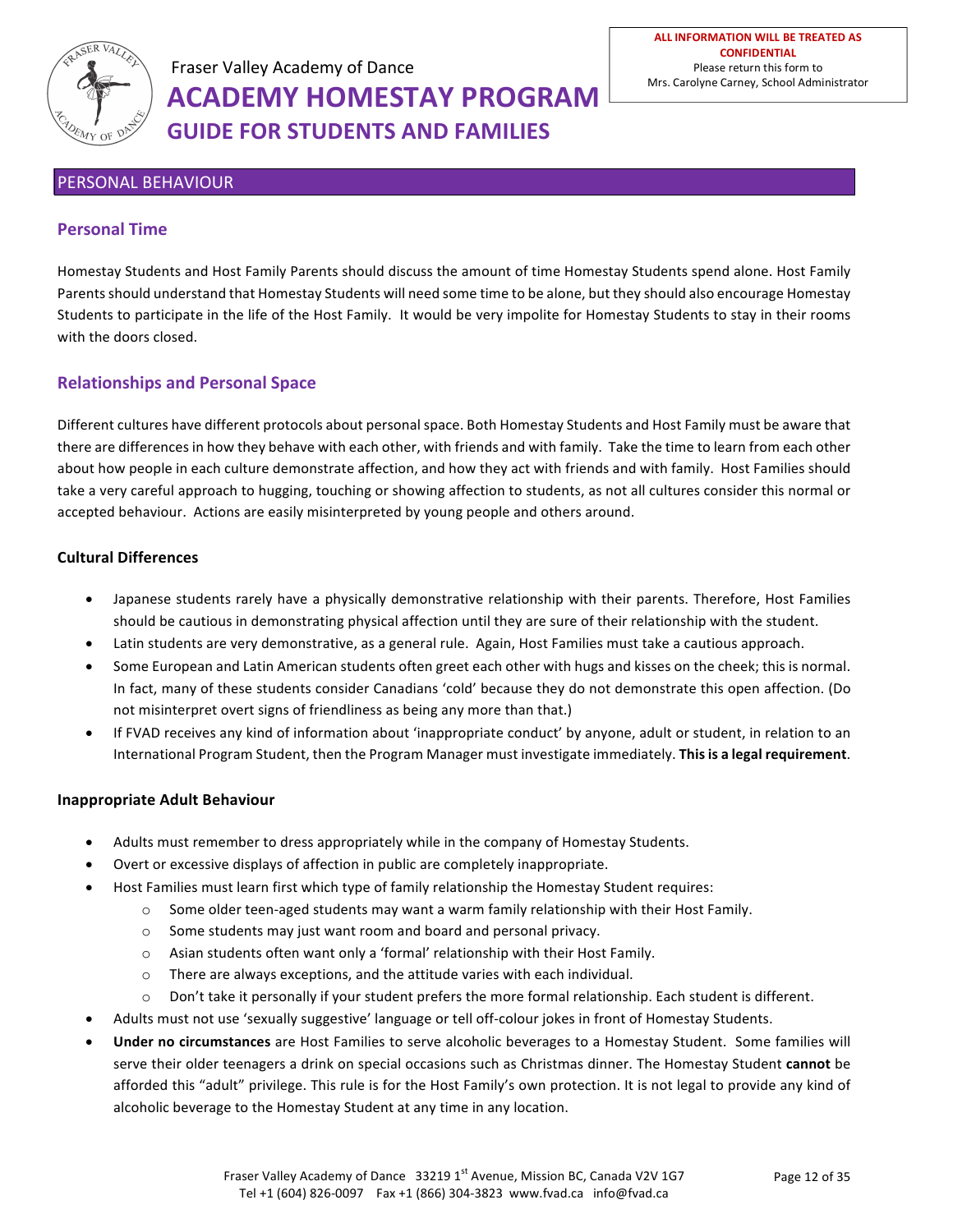

# **Behavioural or Emotional Concerns**

Homestay Students may suffer from several overlapping conditions for the first few weeks or in some cases, even months:

### **Culture Shock**

- Culture shock is what people experience when they are suddenly immersed in a culture which is different from their own. "Culture" means the largely unwritten patterns of behavior that govern the lives of a particular group of people.
- Culture shock comes from the realization that basic assumptions about life and familiar ways of behaving are no longer appropriate or useful.
- Host Families must remember that the Homestay Student is struggling with the following new (and in many cases, strange) things: language, climate, community, customs, food, home, family, behaving and ways of showing emotions. If the Host Family has had little experience in another culture, then they may experience some culture shock themselves.

#### **Jet lag**

Most Homestay Students have traveled through several time zones to reach Mission. They may suffer from the effects of jet lag for up to two weeks, including sleeping problems, drowsiness at the wrong time of day, loss of appetite, general fatigue, and disorientation.

#### **Homesickness**

- Many Homestay Students have left their family, friends and pets for the first time, and they are far away.
- Natural feelings of homesickness may be further exacerbated by culture shock.

#### **Loneliness**

- Homestay Students may feel very alone in this strange new situation.
- They may feel like outsiders in the community, in the school, even in your home.
- Limited English ability may contribute to their feelings of isolation.

#### **Mood swings**

Even though they come from another country, they are still teenagers dealing with the physical and emotional changes that all teenagers go through.

The above issues may exhibit themselves in any of the following ways: quiet, unresponsive, withdrawn behaviour, crying spells, isolation from the family (long periods alone in the bedroom), lack of appetite, despondent behaviour, depression, anger, anxiety, moodiness, lethargy, stress related headaches or stomach upset.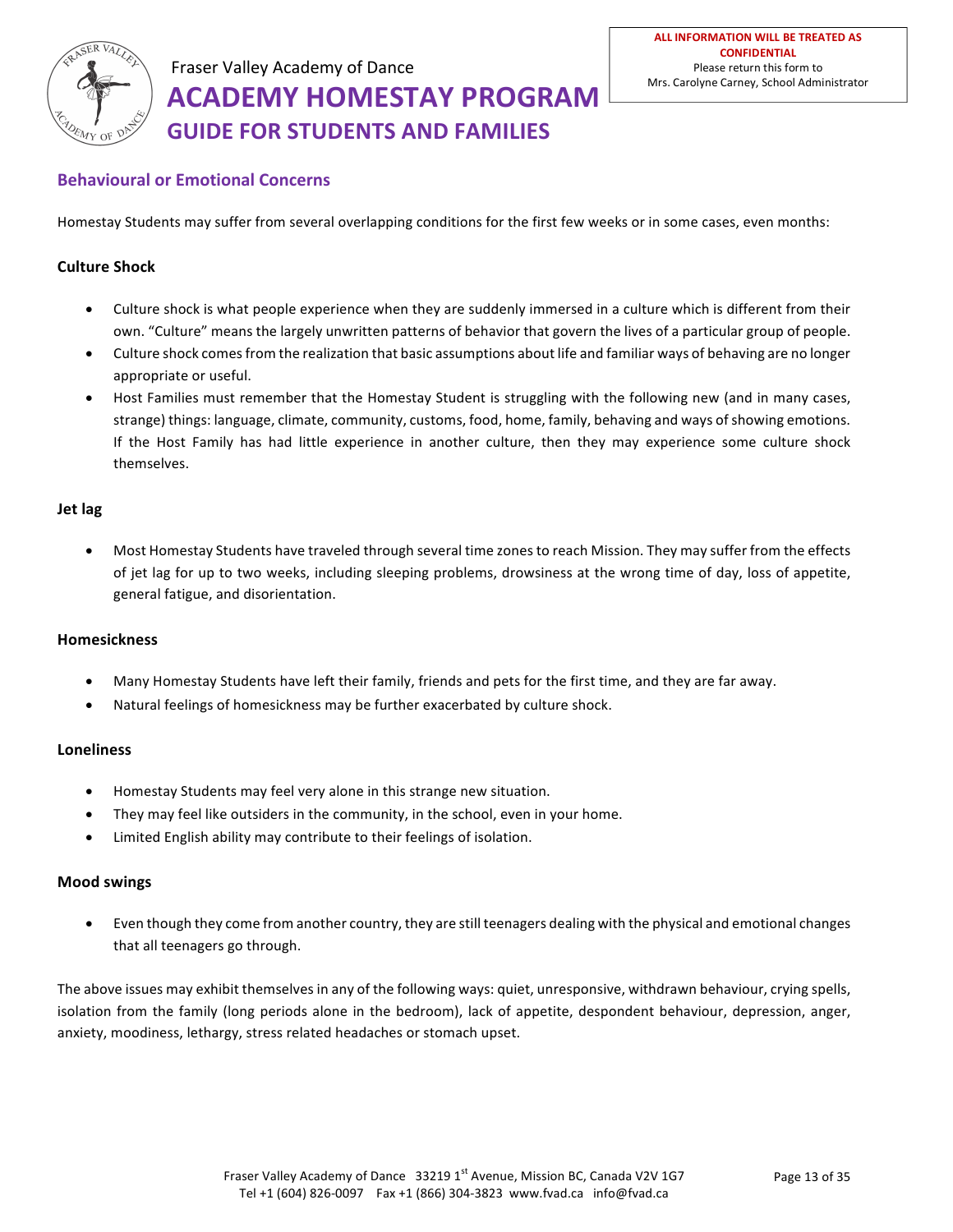

#### **Handling behavioural or emotional issues**

- If the Host Family suspects that the Homestay Student is suffering from any of the above conditions, they should talk about it, explaining that it is perfectly normal, that it will get better in time, and that they would like to help.
- Plan some outings or activities together.
- Encourage the Homestay Student to phone or skype or email their parents.
- Ask about the family and life in the home country.
- Look at photographs together.
- Plan topics of evening conversations.
- Develop the habit of watching a weekly TV show together or taking walks together.
- Help the Homestay Student to build an active and busy life in this community.
- Help the Homestay Student develop friendships with people of a similar age.
- Talking through difficult times can lead to a closer and more caring relationship.
- Card games or Board games are a great way to engage the Homestay Student in an activity where they must speak English
- The Homestay student may receive additional Student Orientation information from their academic school's International Student Program. Ask to see the Student Orientation package and go over it with them to ensure that they understand. There is a lot of information, so it may be best to cover it slowly, over several weeks.
- If problems persist, please contact the FVAD Program Manager or International Program Staff of the School District.

#### **Behaviour Policies**

#### **Suspension**

If after repeated warnings, a Homestay Student does not follow the FVAD school rules or their Homestay Student obligations, or does not follow the rules of the Host Family and Homestay Program guidelines, they may be asked to withdraw from the FVAD Program, and be sent home at their own cost.

#### **Damage to Property**

If a Homestay Student neglectfully or willfully damages property at home, at school, or in the community, their parents/guardians will be notified and charged for the cost of damage and time it takes for replacement.

#### **Restrictions and Criminal Offences**

Homestay Students may not use alcohol or illegal drugs. Any offence a Homestay Student commits under Canadian law will be dealt with by the RCMP and Citizenship and Immigration Canada as necessary. Host Families are not held accountable for offences committed by Homestay Students. Smoking is not allowed in this program.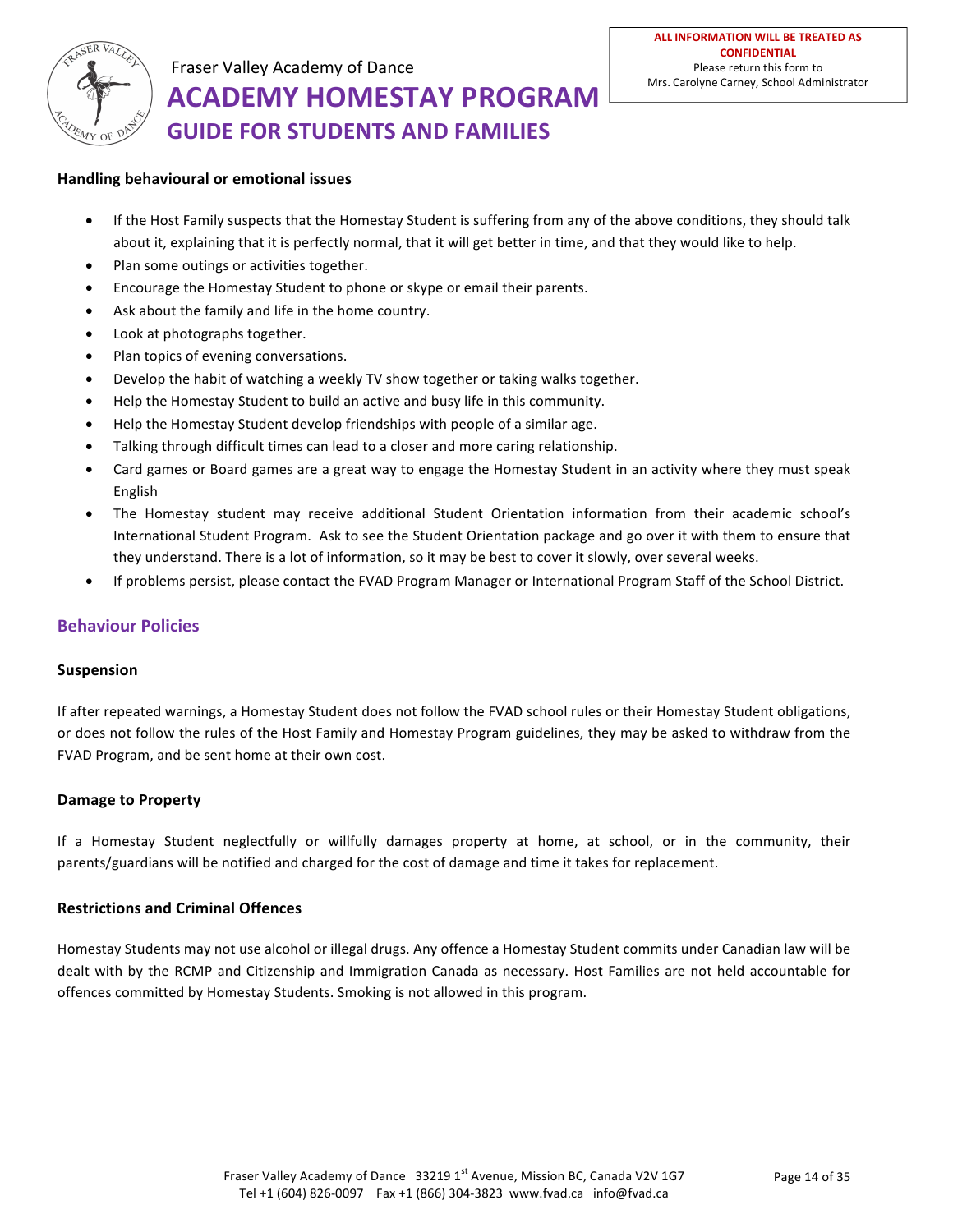

### FOOD

Host Families will provide Homestay Students with three nutritious meals every day unless the Homestay Students make other plans with the Host Family Parent's consent.

### **Nutrition for Dancers**

It is very important that our Host Families understand the importance of proper nutrition for students training in our intensive dance program. As such, we require each Host Family to purchase a copy of the Dancer's Guide to Healthy Eating by the nutritionist of Canada's National Ballet School. An easy-to-read and affordable guide about the vitamins and minerals dancers need to stay healthy and energized, it also addresses muscle and tendon health, metabolism and stress. The book also includes an entire chapter dedicated to recipes.

The book can be purchased directly through Canada's National Ballet School store at http://www.theshoeroom.ca/giftsaccessories/a-dancer-s-guide-to-healthy-eating-by-rebecca-dietzel-and-alyson-yamada.html. Some copies may be available to purchase at the FVAD Office.

### **Food Differences in Canada**

Canadian food can be a problem for international students at first. In most cases, the food served in the Host Family home will be different from the food a Homestay Student is used to. People worldwide derive great comfort from the familiar and favourite foods. Eating times, table manners, and methods of serving and presenting food will also be different for the Homestay Student.

Most Homestay Students adjust quickly to a Canadian diet but some take longer than others. Also, table manners can vary greatly in other cultures. If a Homestay Student displays manners inappropriately to expectations, the Host Family Parent should explain and demonstrate the proper Canadian behaviour. Understanding different manners of eating and food preparation will be a positive learning experience for everyone if expressed in terms of interest in other cultures.

| Canada                                                                    | <b>Other countries</b>                                             |
|---------------------------------------------------------------------------|--------------------------------------------------------------------|
| May take a short time to prepare foods                                    | May take a longer time to prepare foods                            |
| May use canned or frozen foods, as well as fresh foods                    | May cook fresh foods                                               |
| May use potatoes or pastas instead of rice                                | May cook rice                                                      |
| May have few dishes (usually 3) to make up a meal                         | May have a selection of a large number of dishes to make up a meal |
| Usually do not share bites of food/utensils/dishes                        | May often share food                                               |
| Eat raw vegetables (broccoli, cauliflower, carrots, celery)               | May prefer vegetables to be cooked                                 |
| Do not always peel fruit (apples, peaches, pears)                         | May prefer to eat peeled fruit                                     |
| Usually eat suppers (the biggest meal of the day)<br>between 5:00-6:00 pm | May eat suppers later in the evening                               |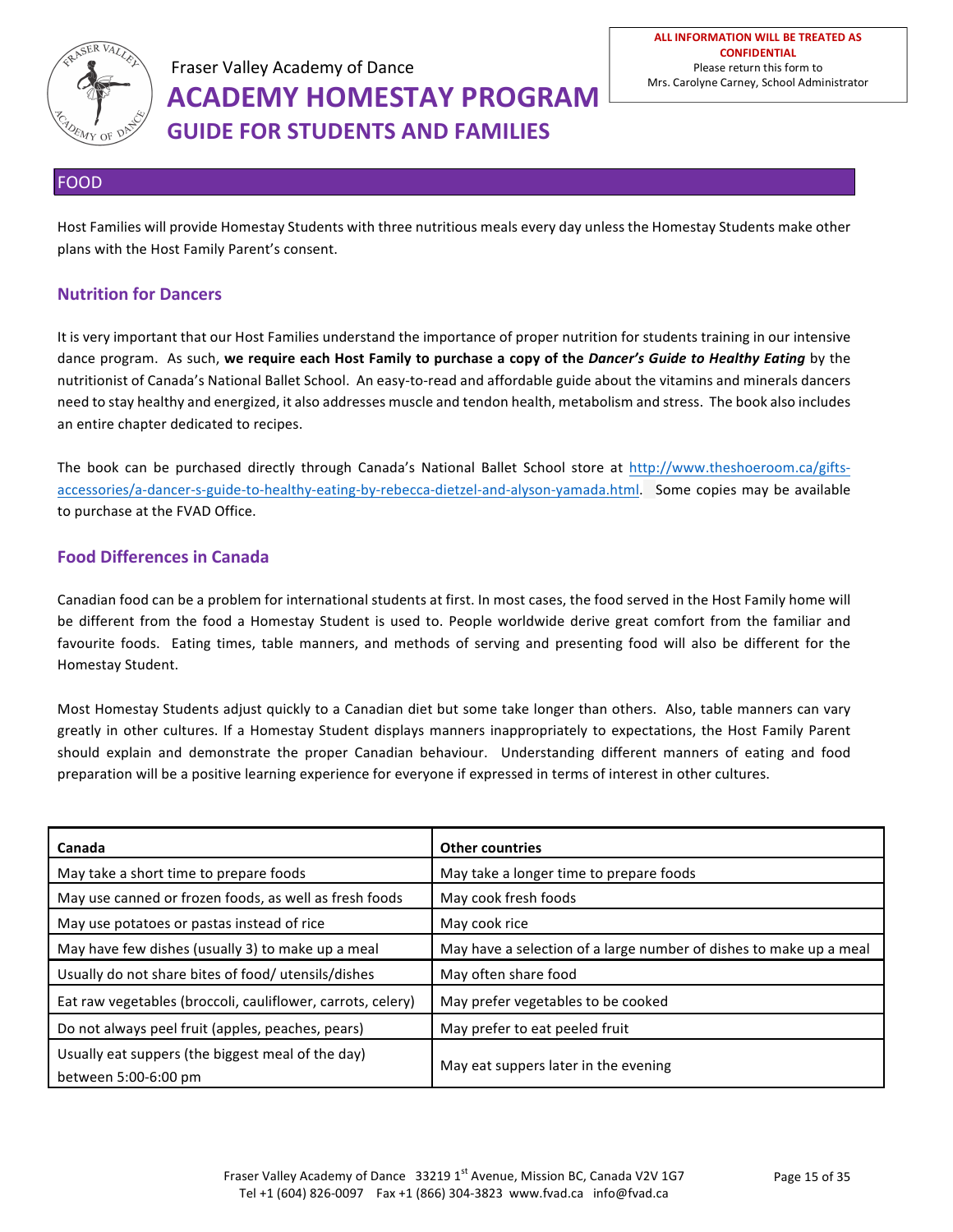

# **Standard Foods in Canada**

- Breakfast: Usually a light, quick meal: bread with jam, honey or peanut butter; muffins; cereal with milk; fruit; yogurt. Sometimes (often on weekends or holidays) families may prepare larger breakfasts of eggs, bacon, pancakes or waffles.
- Lunch: Canadian students usually prepare their own lunches. This may include a sandwich, bun or bagel with meat or cheese, fruit, yogurt, raw vegetables, and cookies. Students may also bring leftovers or noodle packages that can be microwaved— many secondary schools offer microwaves for students to use. FVAD has both fridges and microwave.
- **School Lunch:** Academic schools might sell hot meals on certain days of the week. Homestay Students should check the schedule and discuss this option with their Host Family Parents. If the Host Family offers a lunch and the Homestay Student chooses to have hot lunch instead, the Homestay Student is responsible for the cost of the hot lunch.
- PPA Students: For Homestay Students in the FVAD Pre-Professional Academy program, a packed lunch will always be required as the collection from academic school by the FVAD Student Transport Bus occurs during the lunch break.
- Supper: Usually includes meat or fish, cooked vegetables or salad, and rice, pasta or potatoes.

#### **Homestay Student Suggestions**

- If the portions of food you are given are too small, tell your Host Family.
- If the Host Family asks you if want more, say "yes" if you are still hungry. In Canada, it is very acceptable to have second helpings.
- Always try the foods you are given to eat. If you don't like a certain food, politely tell your Host Family.
- Do not eat meals in your bedroom.
- Do not store food in your bedroom without permission. If you have special foods you would like to prepare for yourself or snack on, ask your Host Family where to store your food.
- Supper time is often a "family time" for many of our Host Families.
- Families may begin supper with a prayer. In this case, the meal is not started until the prayer is complete.
- Families usually talk while during their meal.

#### **Host Family Suggestions**

- Take your Homestay Student grocery shopping with you, especially to a large food store where various ethnic foods are available. This way you can learn their likes and dislikes, and they can choose the foods they prefer.
- Have a good variety of fresh fruits and vegetables on hand.
- Rice is an important part of Asian diets. If your student wants rice every day, please provide it, even for breakfast.
- Give your student a tour of the kitchen and the refrigerator, naming items and explaining what they are for.
- Ask the student what different items are found in the cupboard and refrigerator at home.
- Talk about favourite foods and what is eaten at mealtimes at home.
- Invite your student to share their culture by preparing a meal or dish for your family.
- Encourage the student to prepare one of their favourite dishes so that you can try it and learn to cook it.
- Do not allow students to eat meals in their bedroom.
- Discuss where snacks may be eaten. For example, if you allow snacks to be eaten in bedrooms, let your students know this. Likewise, if you prefer all food to stay in the kitchen, please communicate this rule to your students.
- If your student is to make their own lunch, then you must show them how to make and pack their lunch, how to pack the leftovers, and show them any other items that they may include in their lunch package.
- Explain what goes into compost, recycling and garbage. Consider posting a list of such items on a cupboard or fridge.

Ask the student what he would like to take to school for lunc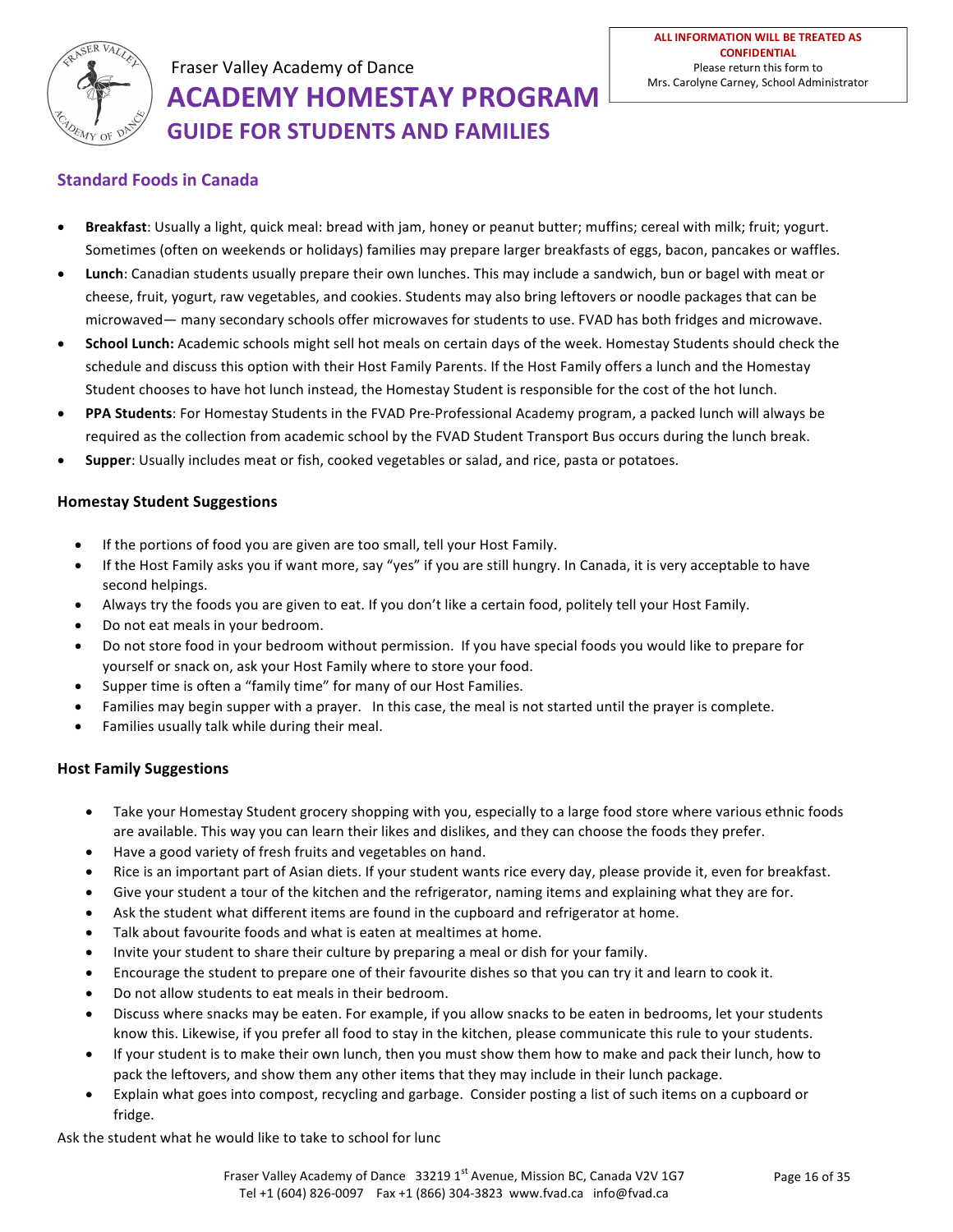

### **TRANSPORTATION**

Host Families must ensure that Homestay Students have transportation to and from school, as well as to and from Fraser Valley Academy of Dance. It is acceptable for students to walk to school during daylight hours if the home is 1 km or less from school. If the Homestay Student needs to take the city or school bus to school, the Host Family must provide the bus pass.

Homestay Students must always ask for permission to go out from a Host Family Parent. Homestay Students must state where they are going, how they will get there, and how they will come home.

# **Transportation to and from FVAD**

The Host Family is responsible for transporting their Homestay Student to and from FVAD for classes and rehearsals as needed. Homestay Students in the FVAD Pre-Professional Academy will be collected from their academic school at lunch-time by the FVAD Student Transport Bus. The Host Family is responsible for their collection from FVAD after their classes or rehearsals, as well as to and from FVAD for classes or rehearsals on non-academic-school days. Homestay Students in after-school training must be driven by the Host Family to and from FVAD for their classes and rehearsals unless FVAD Transport is available. The Host Family is responsible for the payment of any transportation costs during after-school hours.

### **Airport Transportation**

FVAD will provide Vancouver airport transport at the beginning and at the end of the school year or summer session. Host Families are encouraged to join FVAD in welcoming Homestay Students at the airport. Any other airport rides during the year will be an extra \$80 charge for each pick up and drop off, and may be handled by the Host Family or by the FVAD Transport Bus. The Host Family will be paid the \$80 only if they provide the transportation.

#### **Student Suggestions**

- If you make reasonable requests (ask politely and ensure that there is enough time to make plans), your Host Family Parents may be willing to drive you to extra activities at your academic school or in the community.
- Do not expect homestay parents to drive you everywhere.
- Learn to use public transit or "car-pool" (find a friend who is going and ask politely for a ride).

### **Public Transit Information**

BC Transit Central Fraser Valley: www.busonline.ca. Locations to purchase a bus pass are listed below. Students receive a discount with a Student ID

- Abbotsford Middle and Secondary School Offices (student passes and pack passes only)
- Abbotsford Abbotsford Municipal Hall, Abbotsford Public Library (Abbotsford and Clearbrook Branches), Abbotsford Recreation Centre, Matsqui Recreation Centre, Pharmasave Health Centre (ARHCC)
- Seven Oaks Shopping Centre, Information Desk, Shoppers Drug Mart at Seven Oaks Shopping Centre or South Fraser Way/Trethewey, UFV Campus Bookstore, Walmart SuperCentre, Lottery Ticket Centre, Highstreet Mall
- Mission Leisure Centre, Mission Municipal Hall, Mission Public Library, Shoppers Drug Mart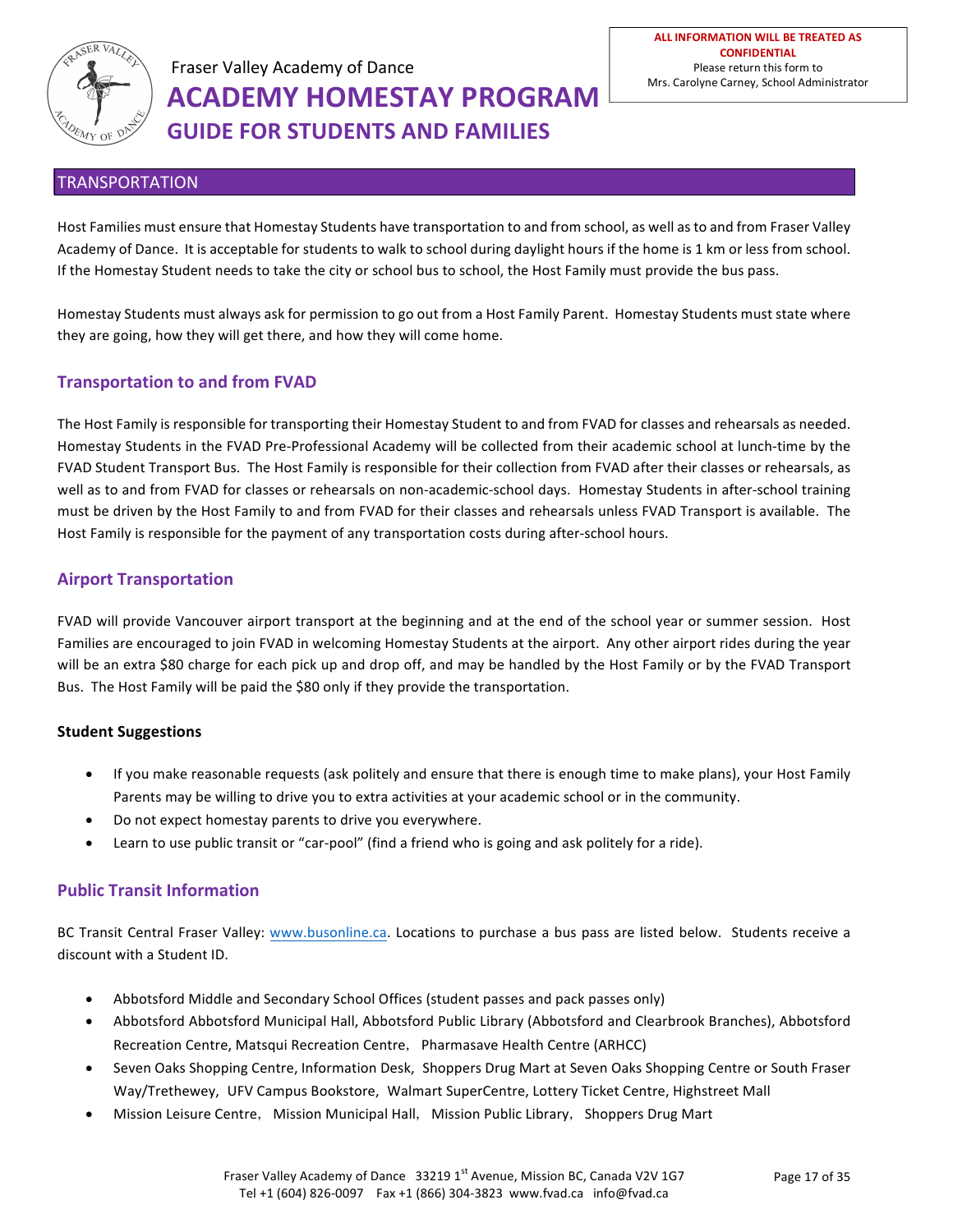

### ACADEMIC SCHOOL SUPPORT

### **Academic School Attendance**

Homestay Students are expected to attend their academic school daily, Monday to Friday, when school is in session.

#### **Academic School Absences**

If Homestay Students are ill on a school day, they must have permission from a Host Family Parent to be absent from school. Host Family Parents should notify the school when the student is ill. If this procedure is not followed, the Homestay Student absence will be considered a "skip."

If a Homestay Student needs to miss school for any other reason, the Host Family must inform their academic school just as they would for their own children. It is the Host Family's responsibility to monitor the Homestay Student's attendance. If attitude, attendance or tardiness should become a problem, the Host Family Parent should contact the designated academic school administrator or counsellor. The FVAD Program Manager should be informed if problems continue.

#### **Academic School Progress**

The Host Family must take an active interest in their Homestay Student's progress in school, just as they would for their own child. The Host Family must pick up their Homestay Student's report card, and attend Parent/Teacher interviews. If the Homestay Student picks up their own report card, the Host Family parent should ask to see it. If there are any questions about the Homestay Student's progress, the Host Family should contact the academic school counsellor.

If the Homestay Student has questions or concerns about their academic class schedule or courses, the Host Family Parent should alert the academic school. Scheduling decisions can be complicated and often demand careful attention. The designated academic school counselor or International Program Manager has knowledge about the International Graduation Program to help the Homestay Student make informed decisions.

### **Helping with Homework**

Here are a few suggestions for Host Family Parents to use to help Homestay Students at homework time:

- Let them work on their own unless they request help. In other words, help them if they ask.
- Don't correct too much of their written work. The teachers need to see their mistakes because the lessons are often based on what they need to know. If their work comes in with no mistakes, then the teachers have no knowledge of the student's real skill level in the subject area or written English.
- If they ask you how to say a certain expression, tell them but don't go through and correct their whole paper/assignment.
	- If they ask how to spell a word you have two choices:
		- 1. Give them the first 3 letters and have them look it up in a dictionary.
		- 2. Tell them how to spell it.
		- (Use method #1 only some of the time. It can be very frustrating.)
- Don't write on their work. If you want to demonstrate a word, do it on scrap paper.
- Students should do their own work. The should have done 99% of written work themselves. Keep an eye out for plagiarism. This is a serious offense and students can fail the course or be sent home for plagiarism.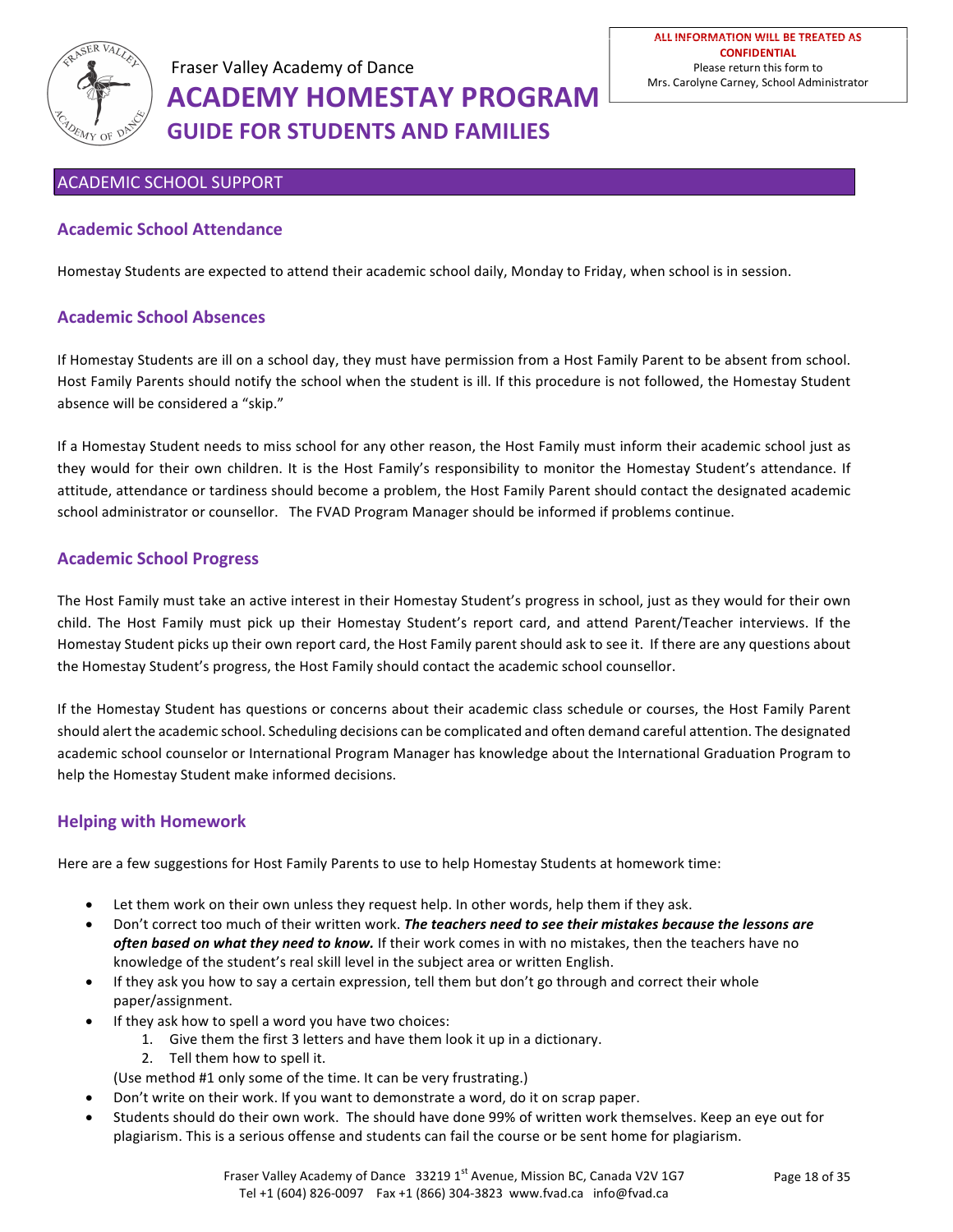

Encourage students to write thank you notes to anyone who has done something special for them, perhaps someone who has taken them to see a movie or boating for a day.

### **English Language Development**

As a host family, there is plenty you can do to help your homestay student improve their English skills.

Watch a television program together and discuss it. Watching the same program every week is a good idea. In this way, the students hear consistent language. Here are examples of questions to ask for discussion:

- What did you think of Sam? Why?
- What do you think Sam should have done?
- When might someone in (Korea, Japan, etc.) do this?
- When is it not good to do this?
- What do you think he meant by that?
- What did he mean?
- How is this same ...?
- What causes this?
- What do you think will happen next?
- What is going to happen next?
- Why did she do that?

Watch the evening news together and discuss it. Ask questions which require more than yes or no for an answer. Examples of open-ended questions are:

- What do you think about ...?
- How does .... work?
- What is the reason for ...?
- Tell me about ....?
- Why do you think ... acted that way?
- What would you do if ....?
- Please explain that to me.

#### **Other ideas for helping your student...**

- 1. Try to talk to students as much as possible at the dinner table or after supper before homework time. Please speak slowly and clearly.
- 2. Engage in open-ended conversations. Try to encourage more than "yes" and "no" answers.
- 3. Encourage students to have a study time each evening. (New students should have a minimum of one hour of homework per night.) If you find your student has no homework, please phone their academic teacher. Sometimes students don't understand the assignment, or it's too difficult for them.
- 4. Students who have little English language ability are enrolled in a program of studies that will include electives, such as art or drama, where there may be no homework. In this case, encourage the student to do some extra vocabulary development by encouraging them to read magazines, comic books, watch English-language television, etc.
- 5. Encourage them to talk to Canadian students/people as much as possible.
- 6. Be open and non-judgmental in discussions. This attitude encourages students to express their point of view.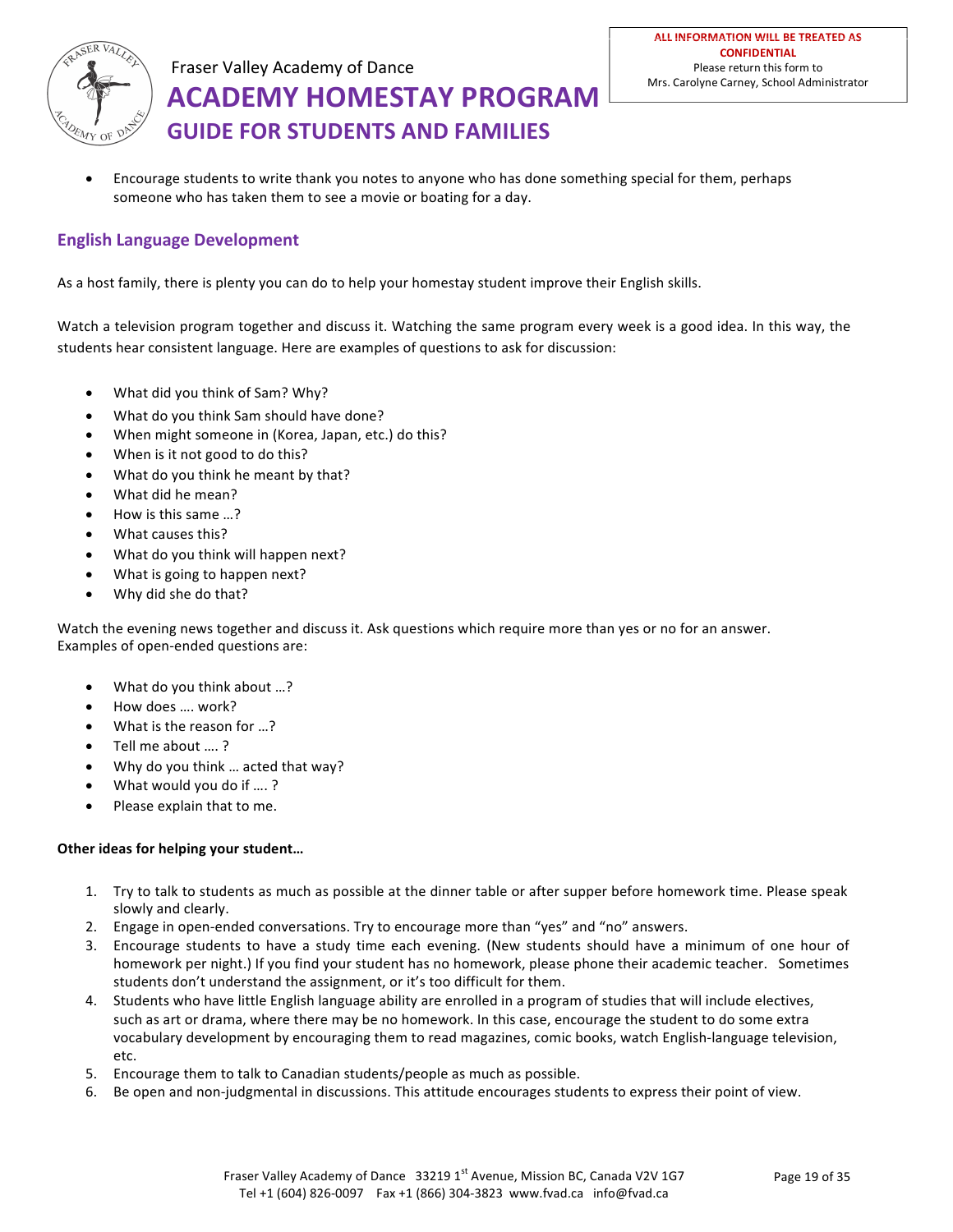

# Fraser Valley Academy of Dance **ACADEMY HOMESTAY PROGRAM**

**ALL INFORMATION WILL BE TREATED AS CONFIDENTIAL** Please return this form to Mrs. Carolyne Carney, School Administrator

# **GUIDE FOR STUDENTS AND FAMILIES**

#### **Topics for discussion….**

- The student's native country
- The student's family
- Canada
- One province of Canada
- A T.V. sitcom
- A movie
- Festivals in the student's country
- Holidays and special celebrations here
- **Teenagers**
- **Education**
- Sports (choose a specific one)
- **Music**
- Dance
- Hobbies
- Favourite pastimes
- Economics of the student's country
- Politics of the student's country
- Food, beverages, meals, Customs
- Leisure activities particular to B.C. (hiking, kayaking, canoeing, camping, hockey, skating

### **Tutors and Translation Services**

During the school year, your student may request or require the assistance of an academic tutor. Please contact the academic school counselor, International Support teacher or the International program staff to assist you. Do not employ a tutor who cannot provide a recent 'Criminal Record' check.

If you need to use an interpreter or native language tutor, check with the academic school's International Support teacher or FVAD Program Manager for these services - you may require this support in emergency situations, or for a difficult host family issue.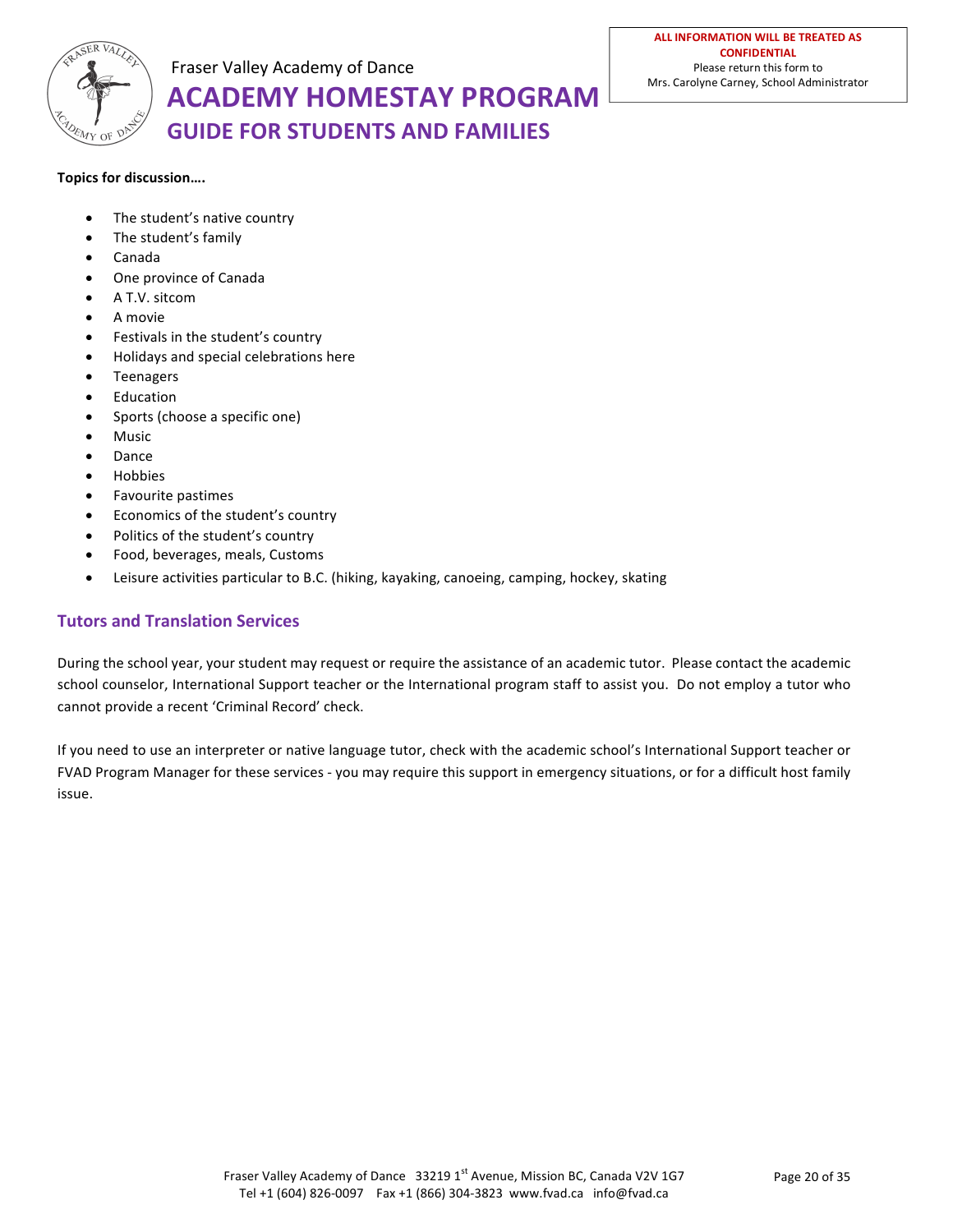

### **FVAD TRAINING SUPPORT**

The FVAD Academy Homestay Program has been designed for international and out-of-town students who have been accepted to train at our Academy. Being an Academy Host Family includes being responsible for supporting this training.

### **FVAD Attendance**

All FVAD students are expected to attend all scheduled classes, rehearsals and performances unless there is an acceptable excuse to explain the absence. Acceptable reasons for absences are illness or injury.

#### **FVAD Absences**

If Homestay Students are ill on an FVAD class day, they must have permission from their Host Family Parent to be absent from FVAD. Host Family Parents should notify the FVAD Office when the Homestay Student is ill. Prolonged illness or injury will require a doctor's note to explain the absence, and an additional doctor's note to confirm that the Homestay Student may return to dance training.

If this procedure is not followed, the Homestay Student's absence will be considered on an unauthorized absence. Any unauthorized absences will be investigated by the Homestay Program Manager to determine the cause of the absence, such as an issue with Host Family transportation availability, or lack of interest by the student.

#### **FVAD Progress**

Our students receive a report card twice each year following Assessment Week. The Host Family should review the report card with the student to be sure it is understood. Following the second report card in the spring, students receive their Pre-Approved Classes for the next school year. The Host Family should also review this class list with the student. Should there be any questions or concerns, the student and/or Host Family should contact the FVAD Office for assistance.

#### **Host Parent Transportation**

Our Host Families are paid monthly transport fees, included in the Homestay Fees provided to them by the FVAD Office, to ensure that the Homestay Student's training at FVAD is not hindered by any transportation issues. Each Host Family has agreed to provide all necessary transportation to and from FVAD as needed to ensure that their Homestay Student attends all scheduled classes and rehearsals. This is a commitment that is a requirement of the Host Family contract. Unlike other activities outside of school, or other Homestay Programs, transportation to and from FVAD is not optional for FVAD Host Families.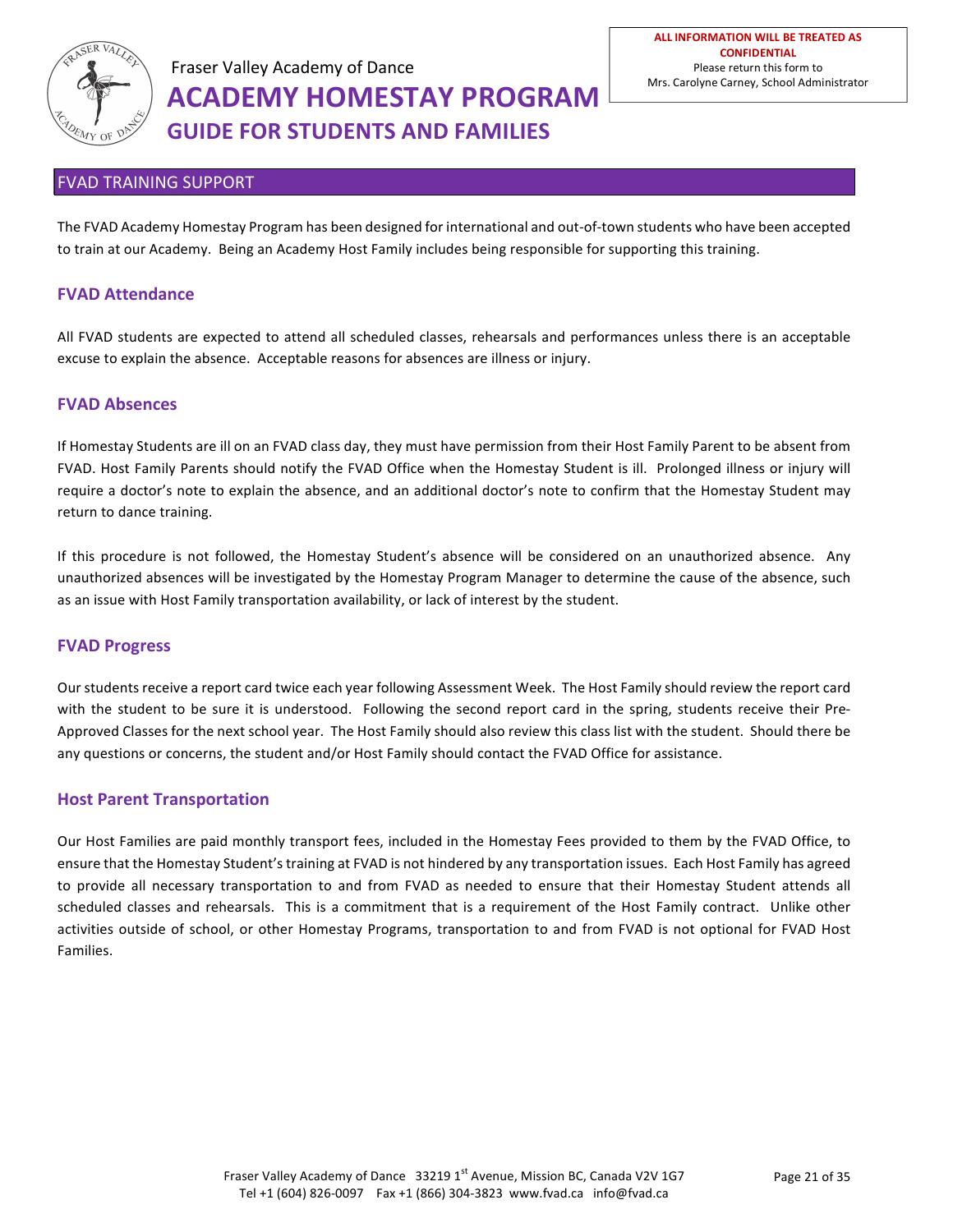

#### **HOSTING ARRANGEMENTS**

### **Homestay Placement or Changes**

Each Academy Homestay Program family goes through a strict selection process to become a Host Family. However, this does not guarantee continued placement of students with each family each year. FVAD places Homestay Students appropriately, and that may change from year to year depending upon the applications received.

In deciding on a Homestay Student placement, the Program Manager carefully considers the needs of both the Homestay Student and the Host Family. However, the needs of the Homestay Student are paramount and FVAD reserves the right to move a Homestay Student from the home of any Host Family with or without defined cause.

Sometimes Homestay Students or their parents/guardians request the change in Host Family. Sometimes the Host Family asks that the Homestay Student be moved. In some cases, there may be personality conflicts, or there could be unexpected sibling rivalry, which is affecting the atmosphere in the home. While it is not preferable to make placement changes, at times the homestay placement is simply not compatible for everyone.

If the situation in the home becomes difficult for either the Homestay Student or the Host Family, it is important to inform the Program Manager. Unless the situation is urgent, please contact by email rather than telephone.

### **Hosting International Students Through Other Organizations**

FVAD Host Families are only permitted to host one or two students in their home from the Academy Homestay Program. FVAD Host Families are not permitted to host other international students from another homestay organization at the same time.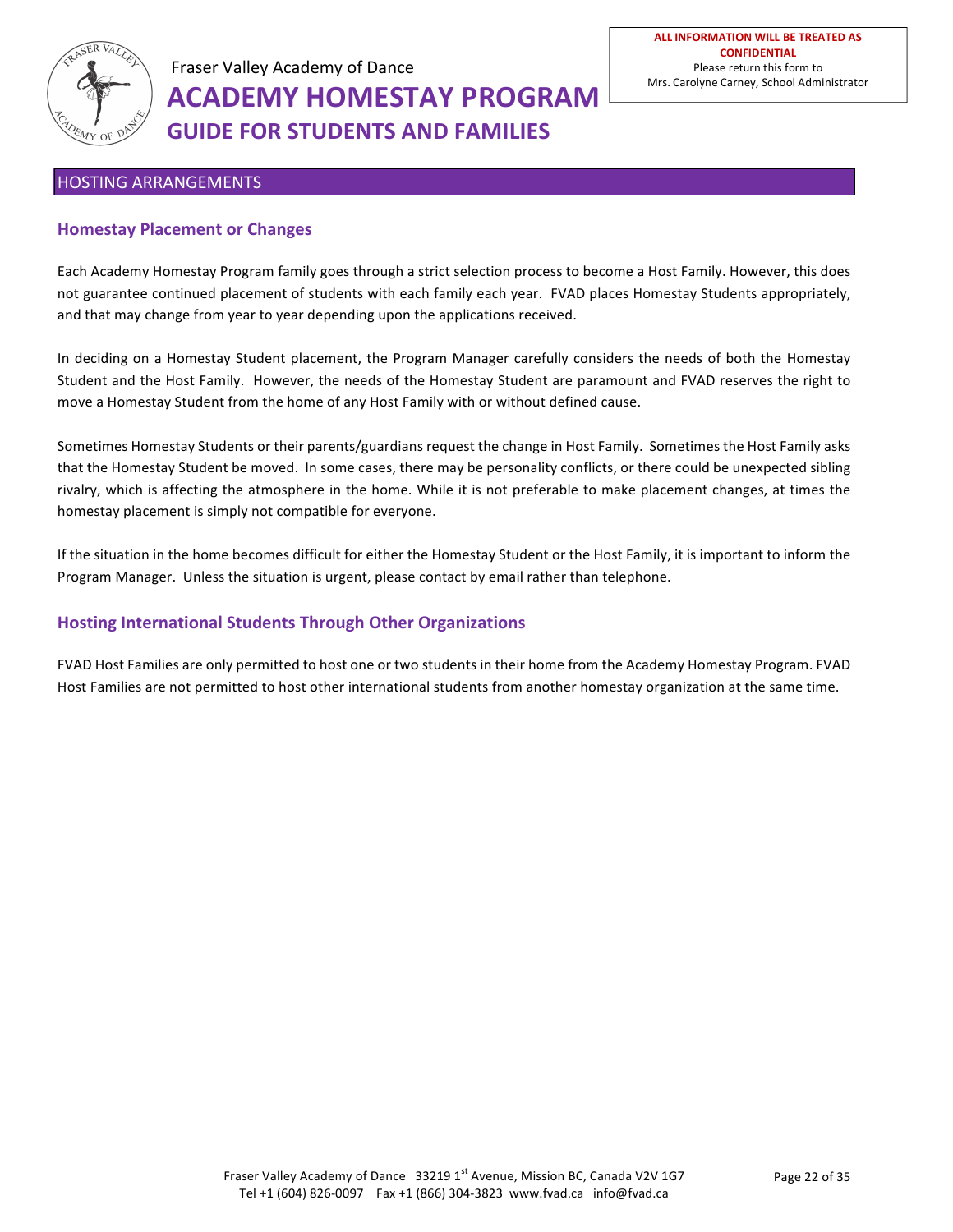

### **INTERNET & COMMUNICATION DEVICES**

### **Electronic Device Usage**

Homestay Students usually come with their own electronic devices such as laptops, tablets, and Mp4 players. If Host Family Parents notice that the Homestay Student is not being responsible with their electronic devices, such as staying up all night talking with friends back home and not getting enough sleep, or going on inappropriate sites, then Host Family Parents can instruct the Homestay Student to put their electronic devices in a designated spot at a set time in the evening until the next morning. 

Homestay Students often need to purchase phones when they arrive, and may purchase a pay-as-you-go phone or a term contract. Due to their age, they may be unable to sign a contract on their own and may need someone to co-sign for them. It is not recommended that the Host Family Parents co-sign for them, but if they do, it is with the understanding that the Host Family Parents will not be held financially responsible for any of the costs.

The Homestay Student is responsible for all the cell phone costs. If obtaining a term contract, it is advisable to get only a one year contract, even though the Homestay Student might have to pay more for the phone. This is simply because the Academy Homestay Program agreement is for a maximum of one year and the Homestay Student may change Host Families for the following year.

If a Homestay Student suddenly returns to their home country, the Homestay Student will be responsible to cancel their phone and pay all the necessary penalties. It is also the Homestay Student's responsibility to make sure the phone is paid for over the summer months if they return to their home country.

#### **Telephones, Computers & Internet**

The Host Family should discuss the telephone and internet rules for their home early, and explain the reason for the rules.

Some families limit the use of the telephone to the hours before 10 p.m. Host Families should remember that for Homestay Students from other countries, this may be the only time they can reach their own families.

Homestay Students should pay their Host Family for any long distance calls they make on the Host Family phone. Unless the Host Family has an inexpensive long distance plan, it is recommended that the Host Family help their Homestay Student buy long distance telephone cards, and/or help them purchase a pay-as-you-go cell phone plan and/or find a reduced-rate mobile long-distance call app such as PennyTalk Mobile.

Computer use is a fact of life. Host families are expected to provide reasonable internet access for Homestay Students. However, internet use must be monitored as with any children. If concerns arise, contact the Program Manager if a reasonable solution cannot be negotiated. Be diligent and inform the Program Manager immediately if this is a concern.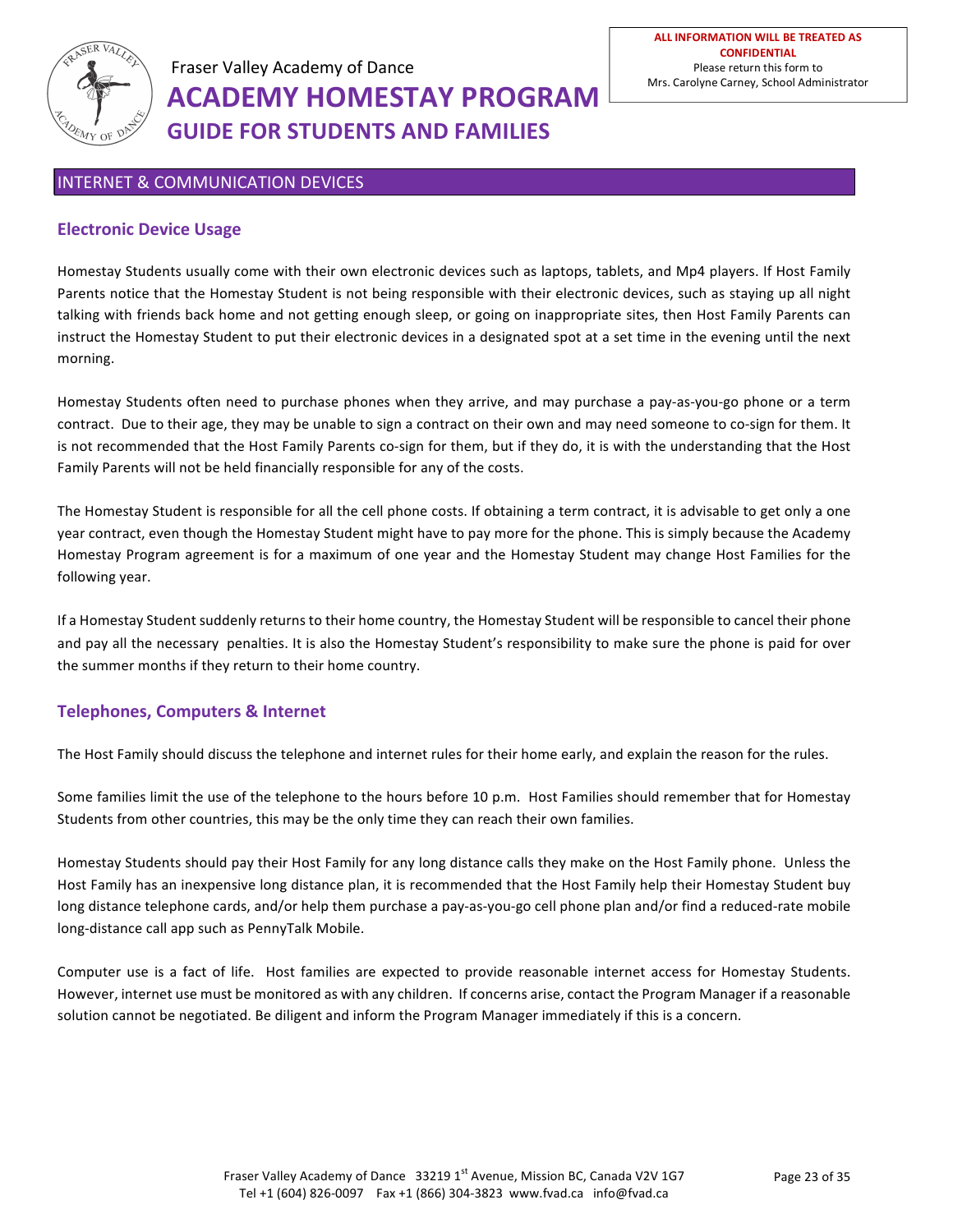

### **HEALTH & SAFETY**

The issue of health and safety for students is paramount. Host families should review safety procedures with their students, both for their home (for example, fire escape routes, fire extinguishers, smoke detectors) and in the community, without unduly alarming them.

### **Medical Insurance**

The Host Family must be familiar with the Homestay Student's medical insurance.

Homestay Students enrolled in a local school district's international student program will have medical insurance plans set up by their school district. When the student arrives in Canada, they will be initially enrolled in private emergency medical insurance, as they must wait three months before they can register for BC Medical Services Plan (MSP). Short-term students will remain on their private medical insurance. Long term students will be transferred to BC MSP. When an international student transfers to MSP, coverage is the same basic level enjoyed by all residents of BC. The Host Family will receive information from the school district's International Student Program regarding the Homestay Student's medical insurance.

Homestay Students not participating in an academic program, such as those coming only for summer training, will arrive with their own private medical insurance. Guard.Me is a popular private insurance provider for international students with a comprehensive website of information. The Homestay Student's placement agent will normally assist them in obtaining their insurance.

Homestay Students on BC MSP must arrange additional private insurance for any trips outside BC or to the US, including day trips. Homestay Students on private insurance must confirm that their insurance coverage is valid outside of BC and in the US. Any extraordinary expense, including out of area transportation, which is over and above that covered through their insurance, is the responsibility of the Homestay Student.

### **Illness & Injury**

If the Homestay Student becomes ill or injured at their academic school, the Homestay Student should speak to their academic school teacher, counselor or school secretary, who will contact the Host Family just as they would for the Host Family's own child. The academic school may contact the FVAD Program Manager in an emergency if the Host Family is not available.

If the Homestay Student must stay home for illness or injury, please inform their academic school. If they will miss class at FVAD, please inform the FVAD Office. The Program Manager does not need to be informed if a Homestay Student must miss a day of academic school, unless there is an emergency or they will also miss class at FVAD.

FVAD has a strict policy on students not taking class when injured. It is essential that an injury has proper healing time to ensure full recovery. When any FVAD student is injured, they must always inform their teacher(s). The Host Family Parent or the Homestay Student must also inform the FVAD Office. If an injury is serious, the Host Family parent must obtain a medical note from a doctor or physiotherapist which explains the injury, any treatment and the expected recovery time. The Host Family parent must also obtain a clearance note from the doctor or physiotherapist which confirms that the student has recovered and may return to dance training. The FVAD Office has contacts for health-care providers, such as physiotherapists, chiropractors, and registered massage therapists, who are familiar with treating sports and dance injuries.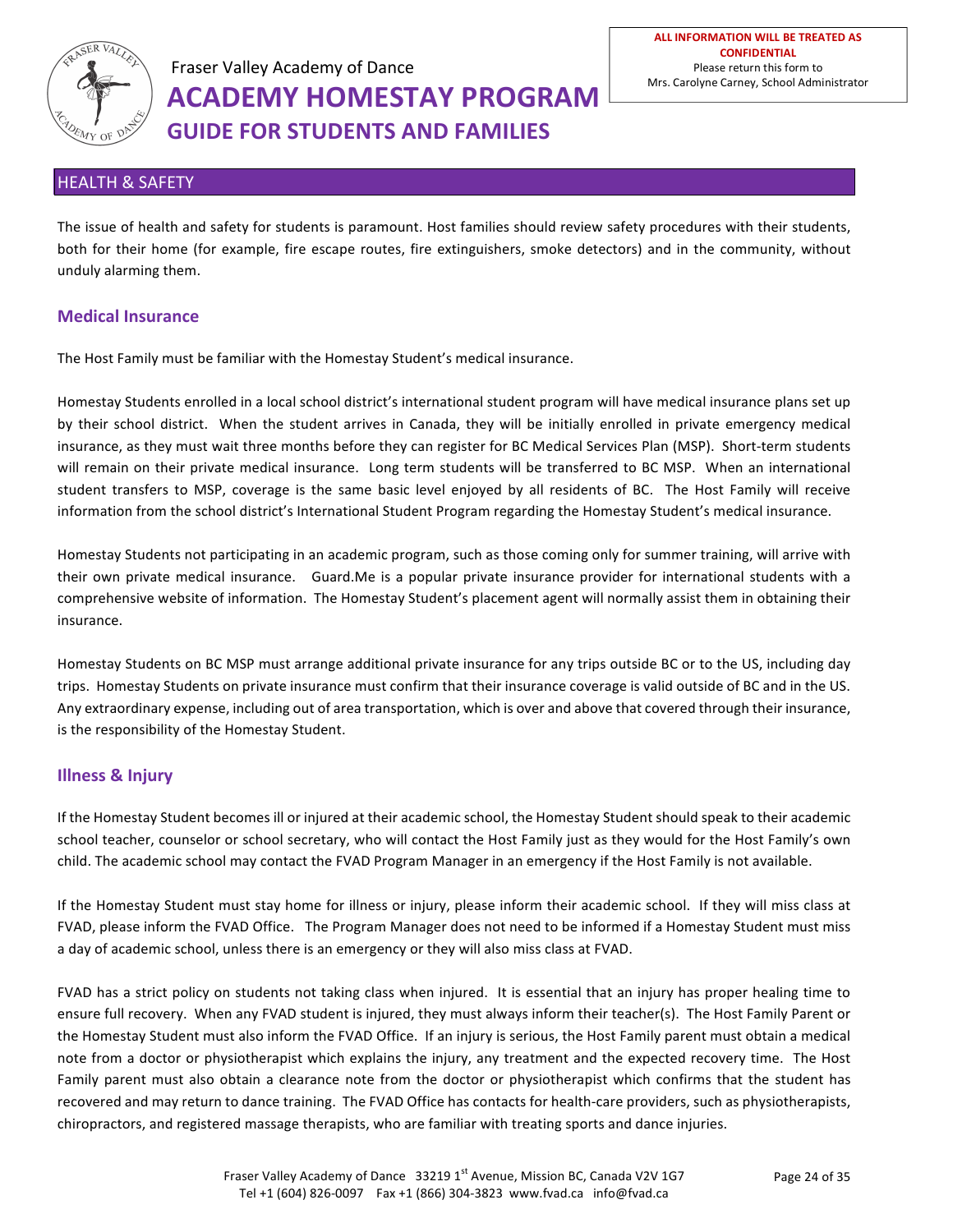

#### **Be Prepared for Illness or Injury**

- Host Family parents should discuss illness and injury with the Homestay Student at the start.
- Host Family parents should review the medical information provided by the Homestay Student in their application.
- The Homestay Student should discuss medical problems have occurred in the past and their usual treatments.
- Explain the approach to treatment of common illnesses.
- The Host Family parent should obtain the latest list of dance-related health-care providers from the FVAD Office.

#### **When Illness or Injury Occurs:**

- Inform the academic school that the student is ill or injured.
- Inform the FVAD Office if the student will miss class.
- If necessary, take the student to the appropriate treatment centre such as a physiotherapist or pharmacy.
- If the illness is serious, inform the Program Manager immediately.
- If illness persists, contact a physician. If a translator is needed, contact the Program Manager.
- For injury, obtain a medical note describing the injury, treatment and recovery time.
- For injury, obtain a clearance note to confirm that the student may return to dance training.

Homestay Students often bring with them non-prescription medication for common ailments, such as headaches, stomach upset, and muscle pain. It's fine for Homestay Students to use such medication from their home country.

#### **Safety & Welfare**

A primary responsibility of the Host Family Parent is to care for the Homestay Student and to keep the Program Manager informed about the welfare of that student. This includes informing the Program Manager of the behaviour of other students which may impact on the Homestay Student, as well as making the Program Manager aware of potentially dangerous or inappropriate personal relationships.

Safety is key. Students must be properly supervised at all times, and should not be left alone overnight for any reason. The Program Manager will arrange for care of the student in situations where an emergency arises. If the Host Family plans to be away, the Homestay Student must stay with an adult who has been approved by FVAD Academy Homestay Program. Always plan well in advance so that all forms and approvals are in place.

If the Host Family Parent becomes concerned about any safety issue involving the Homestay Student, they should inform the Program Manager. Homestay Students should also inform the Program Manager of any serious health or safety concerns they have in their home or school environment.

When in doubt, err on the side of caution. If there is any question or concern about a situation, it is always best to ask. This includes students breaking curfew or the use of alcohol or drugs, which is strictly prohibited. If a Host Family becomes aware that the Homestay Student has used alcohol or illegal drugs, they must inform the Program Manager immediately.

It is important to be aware that personal relationships will inevitably form between some students at this age. The Host Family must keep the Program Manager informed if they believe the Homestay Student is becoming involved in a serious personal relationship so that the Homestay Student can be counseled appropriately.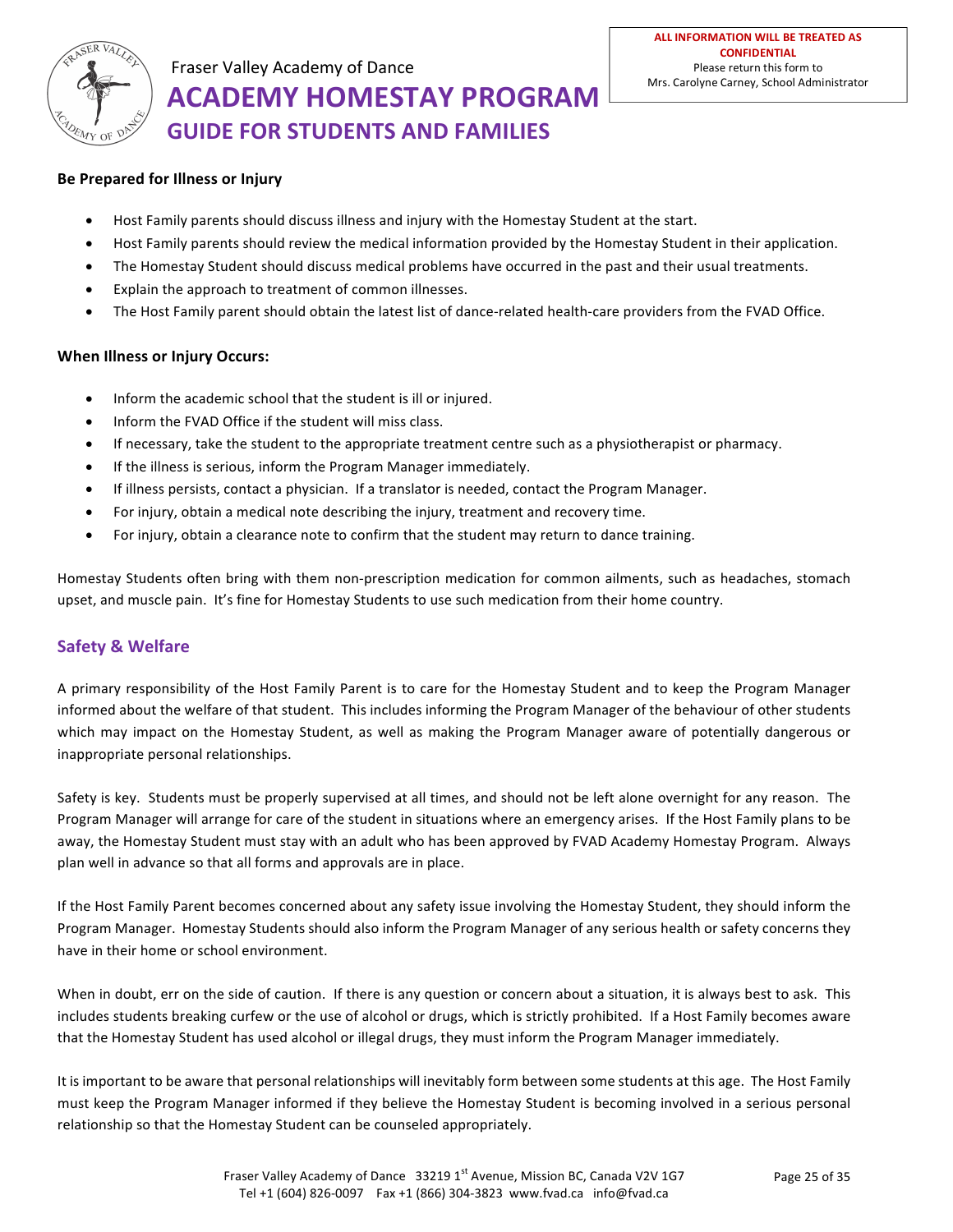

Homestay Students are not allowed to be wandering outside at night, especially alone. In some cultures, this might be acceptable, so it should be discussed at the start. The Host Family must know where the Homestay Student is at all times, as they would for their own child. If the Homestay Student asks to participate in a 'sleep over', the Host Family is expected to know of the supervising adult(s) at the other home, as they would for their own child.

If a Host Family or Homestay Student has any questions or concerns, they are encouraged to discuss the issues with each other. If that is not possible, or does not resolve the concerns, please seek answers or advice from the Program Manager.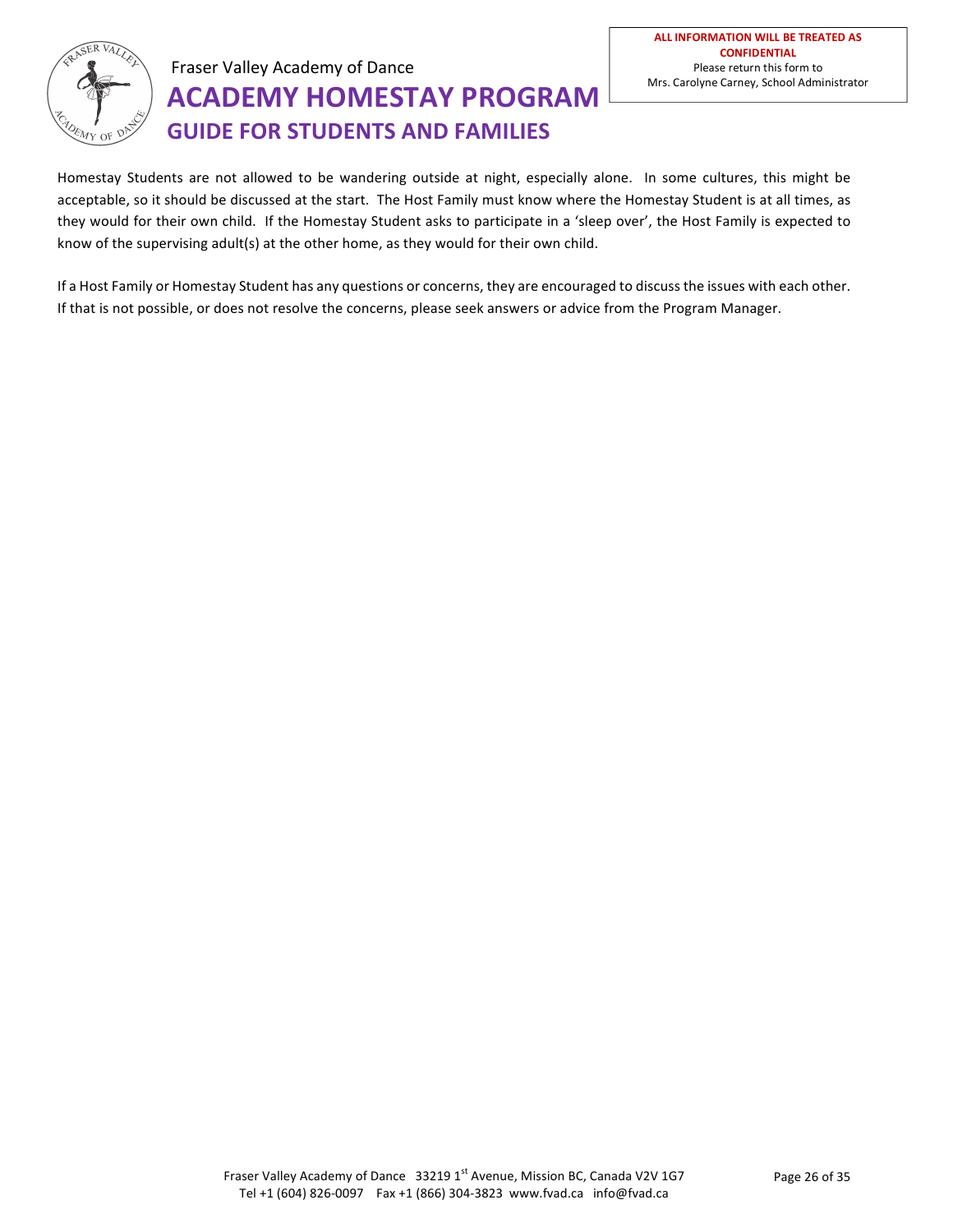

### **FINANCIAL POLICIES**

#### **Homestay Payments**

The monthly Host Family Homestay Fee is intended to cover the Host Family expenses for hosting an international student, providing transportation to and from FVAD and academic school, and to provide the funds to do some activities with the Homestay Student. The Academy Homestay Program defines the Homestay Fee each year. Under no circumstances are private arrangements authorized unless the FVAD Program Manager gives approval.

Host Family Parents will receive their Homestay Fee directly from the FVAD Office on the 15<sup>th</sup> of each month for each homestay during the school year (September to June), and at the start of each session in July and in August for each homestay during summer weeks. The Host Family is not to request money directly from the Homestay Student.

#### **School Year Homestay – Partial Months**

Most Homestay Students will arrive a few days before the beginning of the month or leave a few days after the end of the month that their study period ends. The Host Family must be understanding about these days. There is no additional charge for these extra days and there are no funds to pay the Host Family for the extra days at the beginning or end of the Homestay Student's visit. Any exceptions must be discussed in advance with the Program Manager.

If the Homestay Student arrives up to three days early during the school year, there is no extra charge added. However, if Homestay Student arrives four or more days early, a cost will be added depending on the number of days over three days.

The extra cost per day is calculated as [Homestay monthly fee]/30 days = [homestay cost per day]

Students who choose to go home for spring break or Christmas vacation do not receive a reimbursement for those months.

The only exception to paying the full monthly fee during the school year is if a Homestay Student is delayed due to a visa or medical situation. In either of these cases, the Homestay Fee will be pro-rated. If a Homestay Student leaves unexpectedly during the school year, the Homestay Fee for that month will depend on when the notice was given. If the notice was given before the 15th of that month, then the Homestay Student will not need to pay for the following month. However, if the notice is given after the 15th of the month the Homestay Student is leaving, the Homestay Student will need to pay for the next month before leaving.

The formula for pro-rating the Homestay Fee is as follows:

[Homestay monthly fee] / [number of days in the month] x [number of days away] = [what is paid or deducted]

#### **Summer Homestay – Extra Days**

Homestay Students pay a weekly rate for the summer session homestay based on a 7-night stay. Any additional night(s) will be charged at the daily rate.

The extra cost per day is calculated as [Homestay weekly fee]/7 days = [homestay cost per day]

Fraser Valley Academy of Dance 33219 1st Avenue, Mission BC, Canada V2V 1G7 Tel +1 (604) 826-0097 Fax +1 (866) 304-3823 www.fvad.ca info@fvad.ca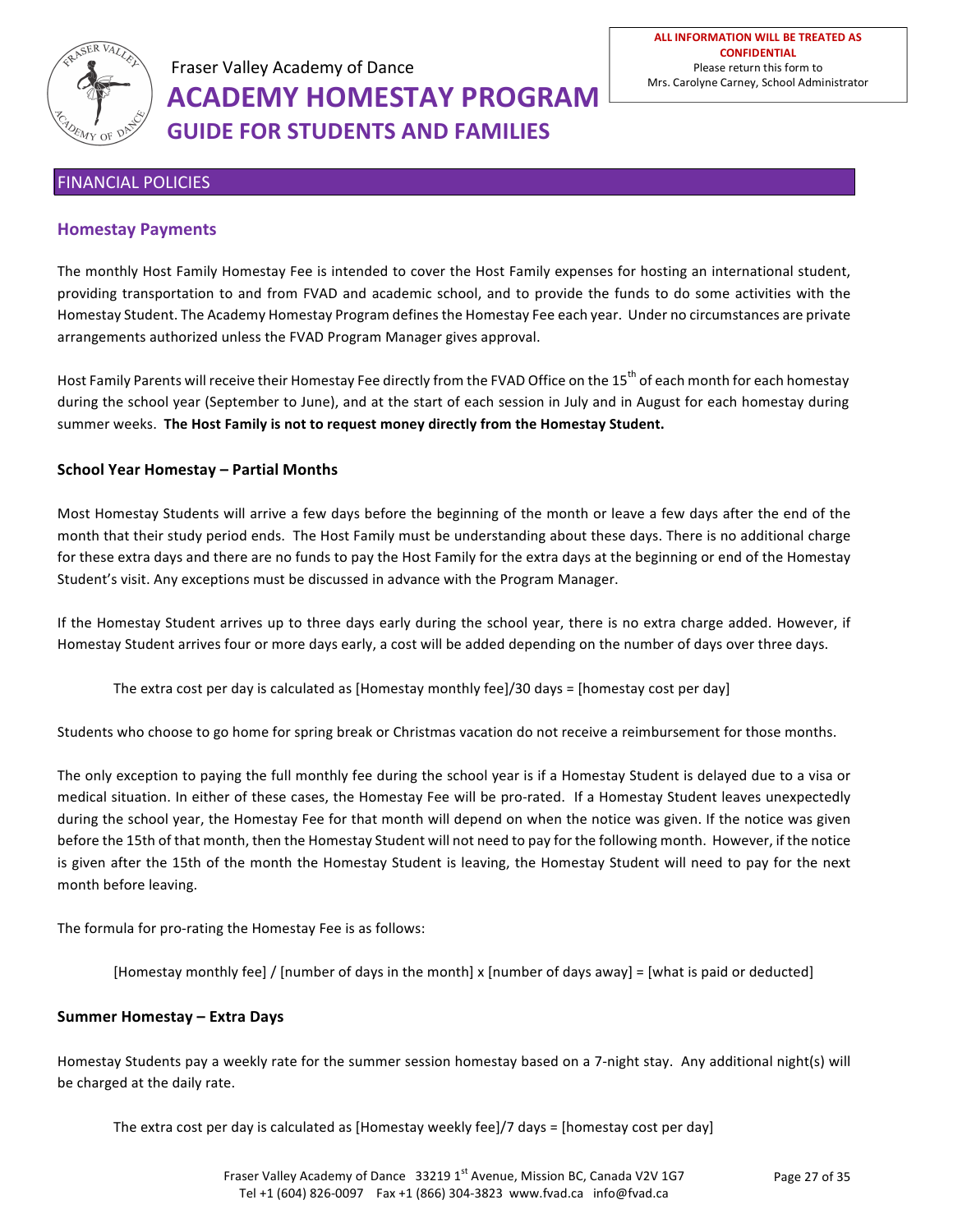

### **Other Family Visits**

If a Host Family ask another family to take a Homestay Student overnight or longer, the Host Family should pay that family \$25.00/night unless a reciprocal exchange is arranged. If another family voluntarily offers to take a Homestay Student overnight or longer, they should not expect payment for hosting that student.

All overnight stays must always be pre-approved by the FVAD Program Manager.

The Host Family is not expected to host the parents/guardians or other family members of the Homestay Student should they come for a visit. Visiting parents may book accommodations at a local hotel, such as the Mission Best Western Plus or Abbotsford's Ramada Inn. If the Host Family is uncomfortable discussing this with the parents/guardians of the Homestay Student, please ask the FVAD Program Manager for assistance. However, if a Host Family chooses to host the parents/guardians or relatives, any extra work or cost involved will be at the expense of the Host Family.

### **Student Personal Expenses**

There are numerous additional expenses that will occur during the Homestay Student's time in Canada. It is important that everyone understands which expenses will be paid by the Homestay Student, which will be paid by the Host Family and which might be paid by the School District if the Homestay Student is enrolled in academic school. The Host Family and Homestay Student should discuss the items below and be sure that all expenses are understood. Academic school expenses should be confirmed with the School District International Program Staff, as the list below is only provided as a guide.

#### **Expenses to be Paid by Students**

- Clothes
- School supplies and extra-curricular lessons or activities
- Special toiletries other than basic soap, toothpaste, and shampoo which might be shared with the family
- All long-distance phone calls. Many students buy phone cards or arrange a pay-as-you-go cell phone plan. It is not recommended for Host Family Parents to co-sign students for cell phone contracts
- Medicines and medications of all kinds
- Any dental work
- Haircuts or other personal services
- Personal entertainment and expenses. If the Host Family goes out for dinner or to a movie, they will pay for the *Homestay Student. If the student chooses to eat in a restaurant or go to a movie with friends, the student will pay.*
- Costs associated with participation in school-sponsored activities such as graduation ceremonies, school dances, field trips, extra-curricular sports, costs related to individual certification, etc.
- Stamps, books, magazines, CDs, posters, etc.
- Costs related to renewal of student study permits and airplane tickets home

#### **Items often covered by a School District's International Student Program Fees**

The fees that students pay to the School District's International Student Program generally cover the following:

- School tuition
- School agenda, locker, and mandatory school fees (anything optional is paid by the student)
- Medical insurance fees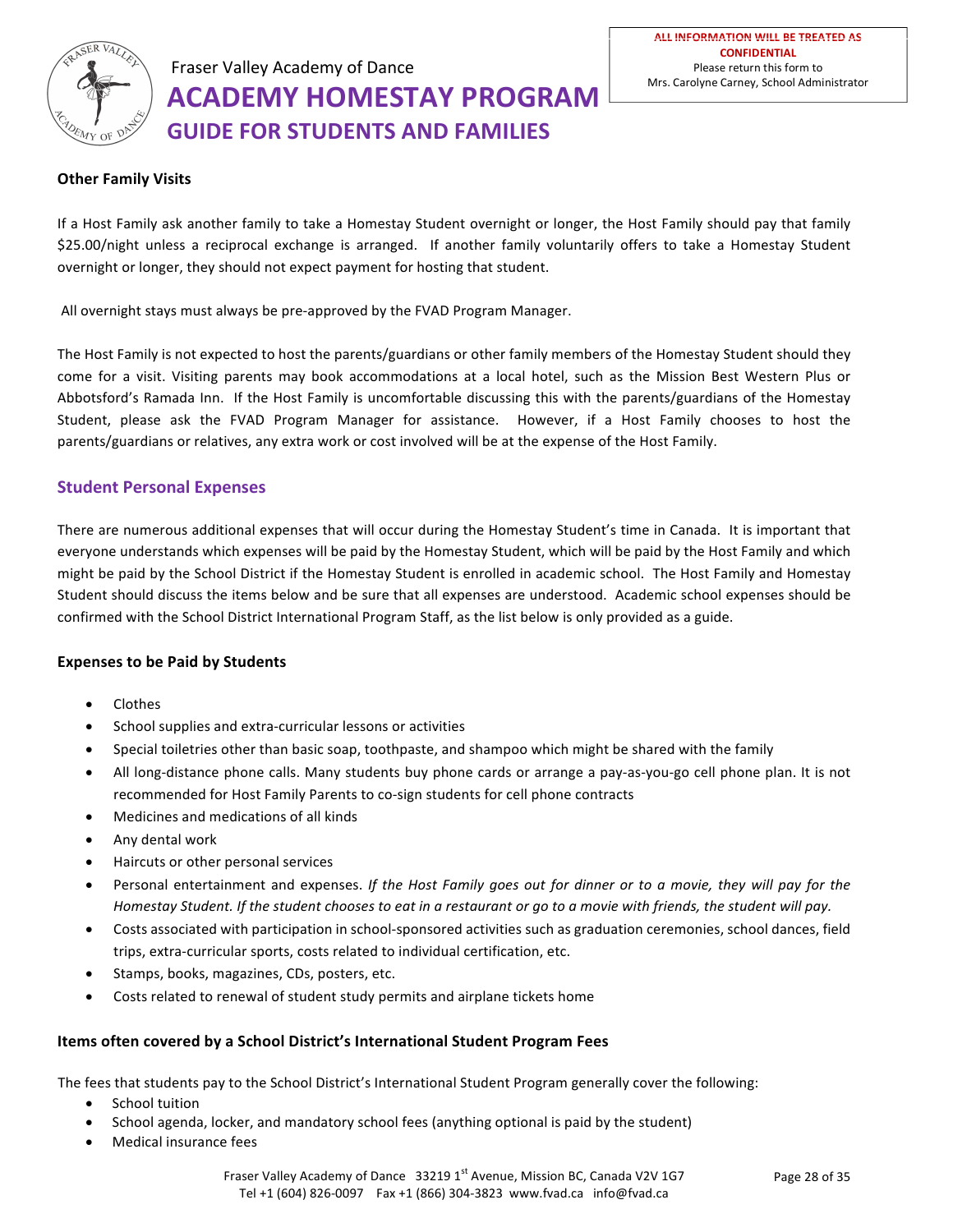

#### **Items not usually covered by a School District's International Student Program Fees**

The fees that students pay to the School District's International Student Program generally do not cover the following:

- Any refundable text book deposit
- To rent or buy their own instrument if they take band
- School yearbook
- Grad fees if they participate in Prom activities
- Athletic fees if they join school sports teams
- Optional extracurricular trips or other optional school activities

Check with the District's International Student Program to understand what costs are covered by the student's fees to that program.

#### **Items covered by FVAD's International Student Program Fees**

The fees that students pay to the FVAD International Student Program cover the following:

- Dance tuition
- Lunch-time transportation from academic school for Pre-Professional Academy students
- Costume & rehearsal costs (except for some external festivals)

#### **Items not covered by FVAD's International Student Program Fees**

The fees that students pay to the FVAD International Student Program does not cover the following:

- Class uniform, dance shoes, dance supplies
- Fees associated with external festivals or workshops (such as entry fees, travel, hotel, rehearsals and costumes costs)

#### **Student Banking & Finances**

Homestay Students should not to carry large amounts of cash with them.

Many Homestay Students arrive with Credit Cards or Debit Cards. As they may experience some difficulty accessing funds from the bank machines when they first arrive, the Host Family should be prepared to help them with their banking. If a Homestay Student is staying for any length of time, they will need help from their Host Family to open a bank account. Homestay Students must bring their passport with them to the bank to open an account. Be sure to ask the bank if there will be any service charges or restrictions on the Homestay Student account, and discuss this together.

International students are permitted to participate in high school work experience programs, however, Immigration Canada does not permit secondary school age students to hold jobs while studying in Canada. Please do not ask Homestay Students to participate in paper routes or other activities that supplement the family income. Never ask your student to be a babysitter, *for free or otherwise!*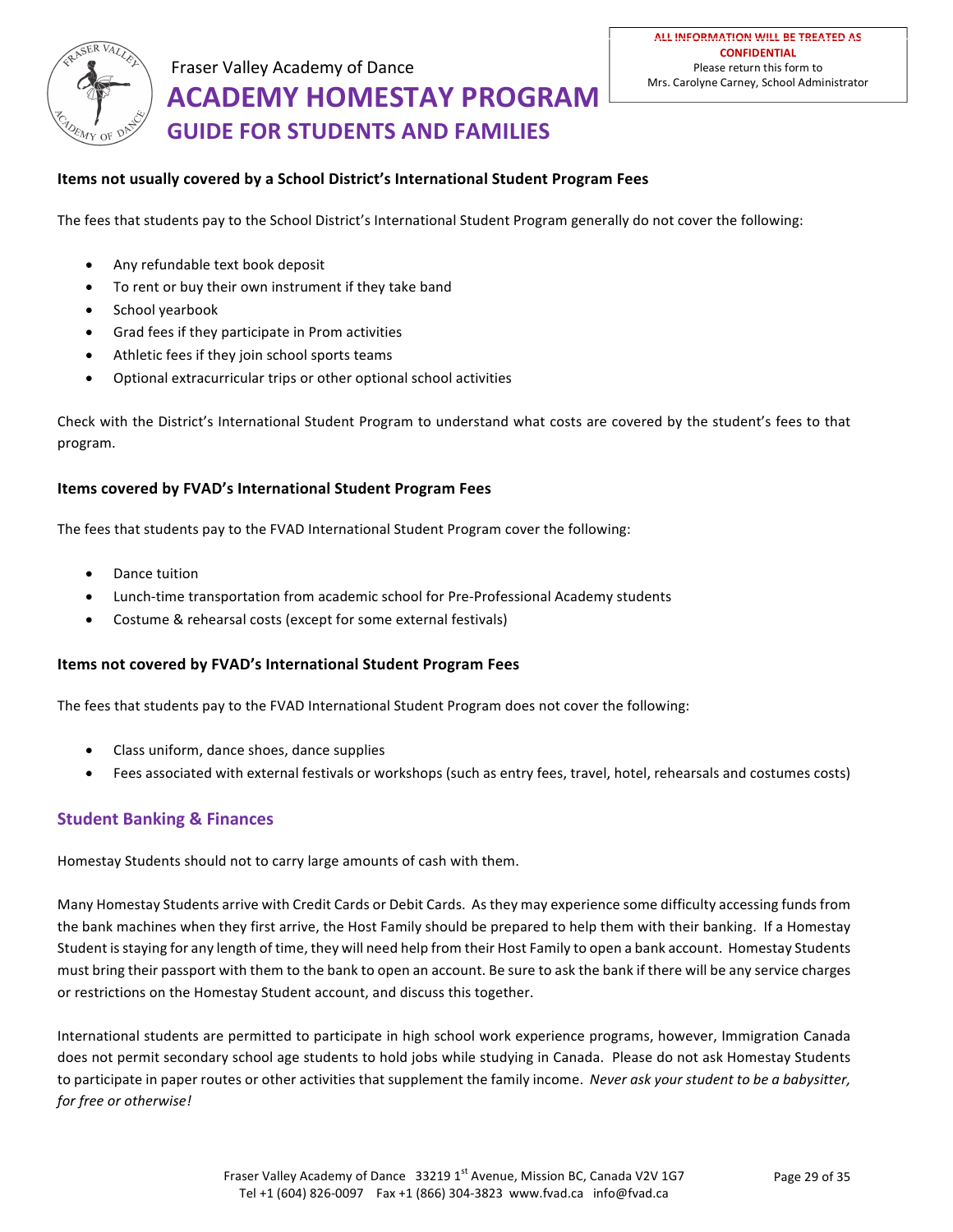

#### **TRAVEL POLICIES**

### **Airport Arrivals and Departures**

Arriving in a foreign country can be both an exciting and an overwhelming experience. The airport arrival and departure are each very important events for international students. Host Families are expected to welcome their students at the airport on arrival, and to see them off at the airport when they fly home. Whenever possible, the FVAD Transport Bus will be available for airport transportation. When the FVAD Transport Bus is not available, the Host Family is expected to provide airport transportation, and in this case will be paid the Airport Transfer Fee. If, for any reason, the Host Family is unable to pick up or drop off the Homestay Student at the airport, it is their responsibility to ensure that appropriate arrangements are made. The Program Manager must be aware of any alternative arrangements.

### **Vacation/Holidays**

Homestay Students should not miss more than one day of academic school or FVAD classes on either side of a vacation. For example, a student may leave one day before spring break and return one day later. However, a student should not "extend" their vacation by missing the entire week of school before or after spring break.

Homestay Students are not allowed to stay in hotels on their own, unless it is with a travel agency and pre-approved by the Program Manger.

Permission slips must still be completed for any out-of-town travel during school vacation periods.

If Host Family Parents are going to be out of town or away for a weekend or longer, FVAD will provide a short-term homestay for the Homestay Student. The Host Family will pay the short-term family for the time that they will host their student.

### **Out-of-Town Travel**

For all travel outside of the Mission-Abbotsford area, the Host Family must complete and submit at least five (5) days before any trip, the "FVAD Homestay - Travel Request Form", available from the FVAD Office, or on the website at http://fvad.ca/classes/international-students/. Additional forms and permissions may apply as noted below.

| <b>Type of Travel</b>                                     | <b>FVAD Travel</b><br><b>Request Form</b> | <b>Travel Medical</b><br>Insurance | <b>US Entry</b><br><b>Visa</b> | <b>Permission Letter</b><br>from Custodian | Parent-Guardian<br><b>Travel Waiver</b> |
|-----------------------------------------------------------|-------------------------------------------|------------------------------------|--------------------------------|--------------------------------------------|-----------------------------------------|
| Outside of Mission-Abbotsford, within BC - Day Trip       |                                           |                                    |                                |                                            |                                         |
| Outside of Mission-Abbotsford, within BC – Overnight Trip |                                           |                                    |                                |                                            |                                         |
| Outside of BC, within Canada                              |                                           |                                    |                                |                                            |                                         |
| To the US - Day Trip                                      |                                           |                                    |                                |                                            |                                         |
| To the US - Overnight Trip                                |                                           |                                    |                                |                                            |                                         |

For any travel outside of BC (overnight or otherwise), the Homestay Student must also have adequate medical coverage.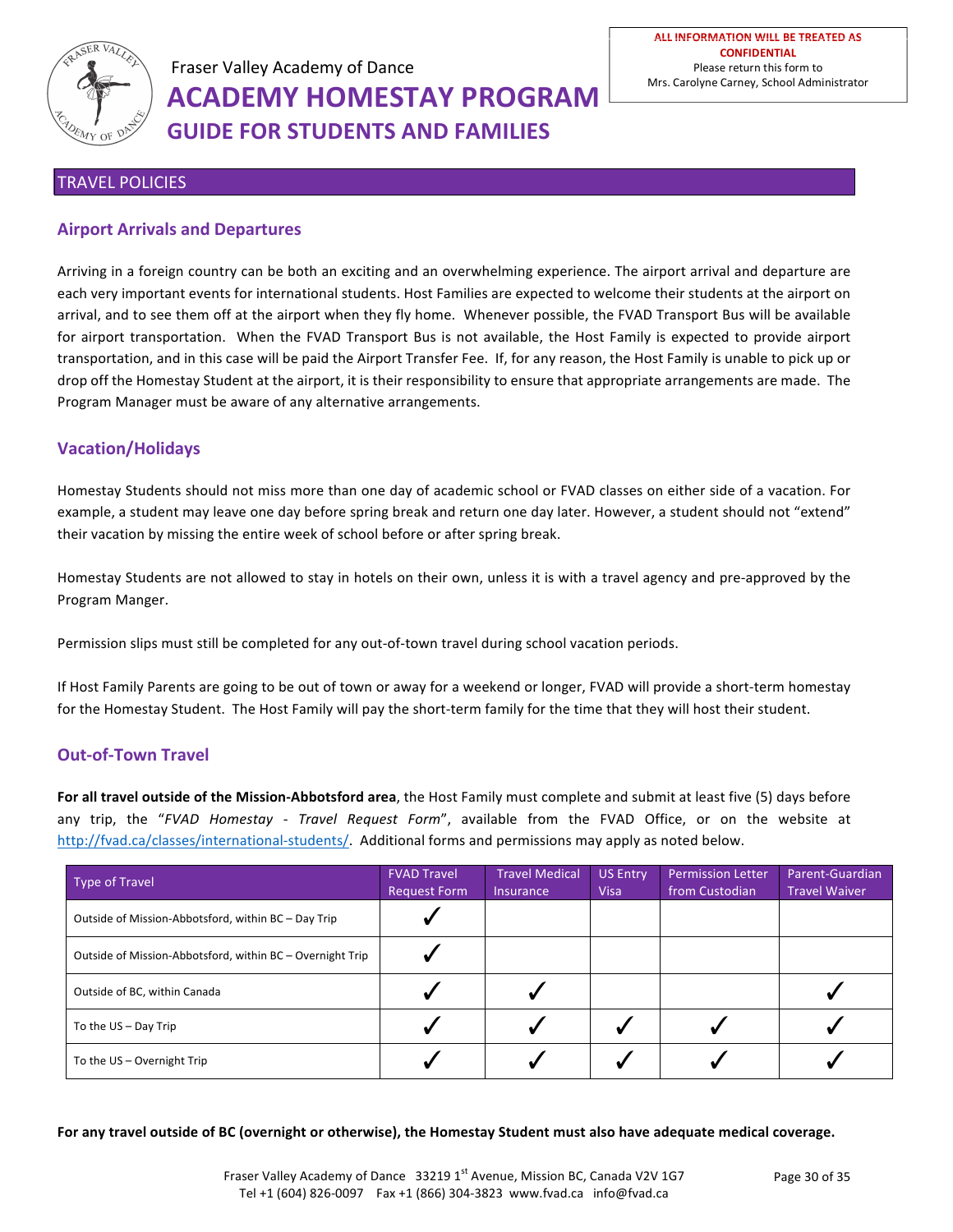

- Homestay Students with BC Medical (MSP) do NOT have adequate medical insurance coverage for any travel outside BC. They must purchase additional private insurance, even for one day. This includes day trips to the USA.
- The Host Family can take the Homestay Student to any insurance company and purchase additional travel insurance that will cover them for their full study period.
- The Homestay Student's parent(s)/guardian(s) must complete and submit the "*FVAD Homestay Waiver for Travel Out of Province"*, available from the FVAD Office, or on the website at http://fvad.ca/classes/international-students/.

#### For any travel to the US (overnight or otherwise), the Homestay Student must also have:

- The required Visa for travel to the US, or confirmation that they do not require a Visa
- Adequate medical coverage (as above).
- A letter from the School District's International Program, to verify their valid attendance in the International Student Program.
- A letter from the Custodian (FVAD Program Manager) providing permission to go to the US. Some customs officials may not ask to see the letter, but legally, no one should be crossing the US border with a minor without written permission from the legal guardian.

#### **Homestay Students Travelling without the Host Family**

Homestay Student requests to travel without their Host Family, or FVAD Staff, will be evaluated on an individual basis.

### **Parent/Guardian Waiver for Travel Procedures**

When the Parent/Guardian Waiver for Travel is required, the procedure is as follows:

- The Host Family will submit the "*FVAD Homestay Travel Request Form*" to the Program Manager.
- The Program Manager will send a copy of the "*FVAD Homestay Travel Request Form*" to the Student's Agent.
- The Agent will request the relevant "*FVAD Homestay Waiver for Travel*" from the parent(s)/guardian(s)
- The Program Manager will notify the Host Family Parent when consent is received.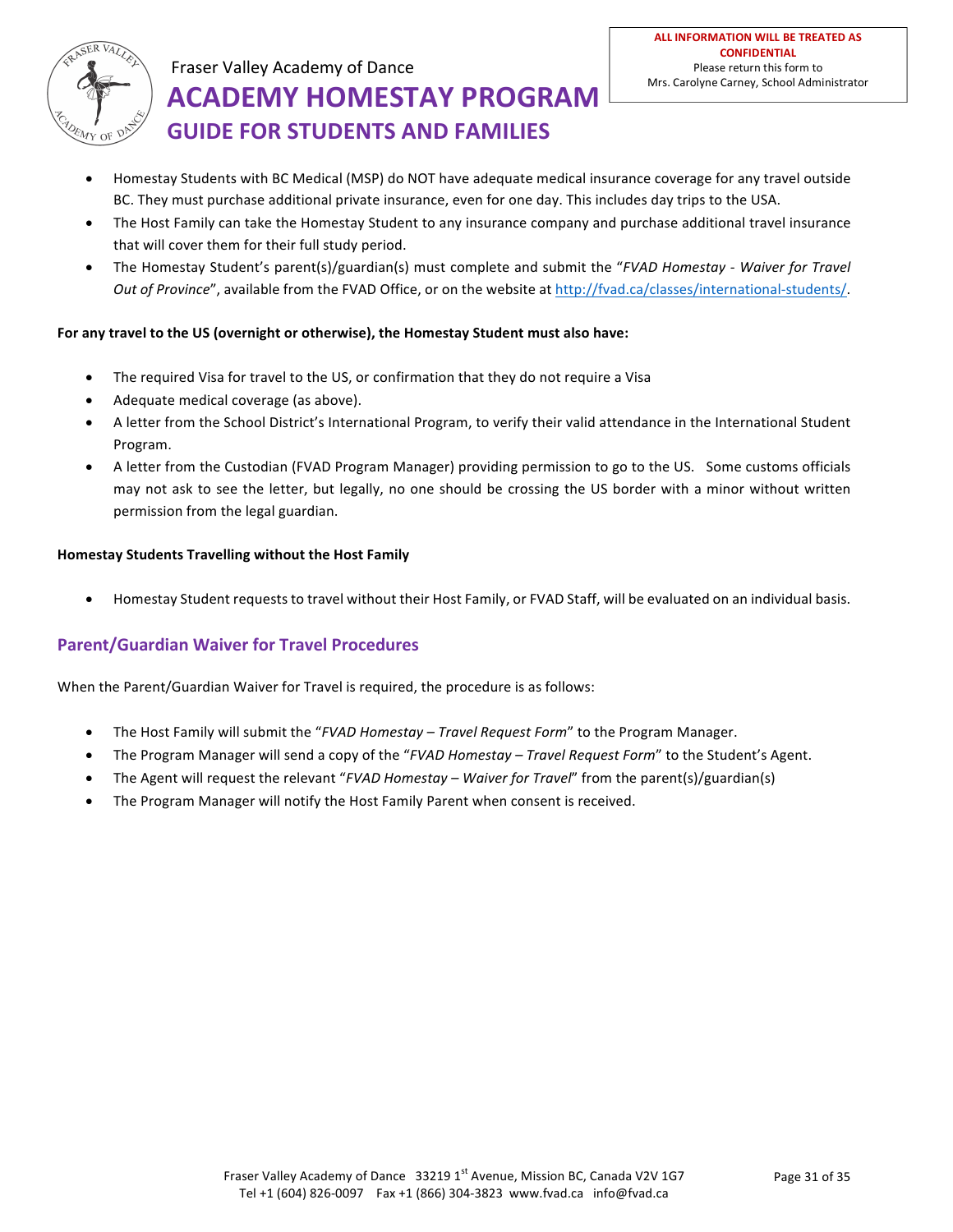

### **RECREATIONAL ACTIVITIES**

While the FVAD international students are already committed to intensive dance training as their main activity while in Canada, additional enjoyment may result from participation in activities both in school and in the community.

### **Activities Waiver**

Before engaging in any activities, the Host Family must receive a copy of the signed Activities Waiver form from their Homestay Student's School District International Student Program.

### **Notes of Caution**

A few notes of caution in regards to activities:

- Extreme sports, such as bungee jumping, paragliding, etc. are not permitted. When participating in activities on the water, such as boating, kayaking, river tubing, etc. all students must wear life jackets.
- Homestay Students may not participate in unsupervised trampoline activities. This advice comes from BC Ministry of Education, Risk Management branch. An accident could lead to litigation.
- Homestay Students may not participate in surfing unless they participate in a Surfing School program which has liability insurance, accompanies students in the water, and prepares for the activity with a safety lesson. Also, students must be able to swim.
- Homestay Students should only swim in locations where a certified life-guard is present.
- Please ensure that Homestay Students wear helmets when cycling or horseback riding. It's the law in BC, but not in many other countries.

#### **Priority to FVAD Activities**

There may be International Program activities arranged by School District Program staff in which all international students are expected to participate. FVAD encourages students to participate in these activities whenever possible. However, should an activity conflict with essential FVAD activities (such as rehearsals or performances), the FVAD Program Manager will request an exemption from participation.

#### **Host Family Drivers**

All Host Family Parents, and any adult drivers living in the home who might drive the Homestay Student, must provide an updated Drivers Abstract annually which provides details of any driving infractions on their license. The Drivers Abstract is provided free by ICBC and is emailed immediately when requested: 1-800-950-1498.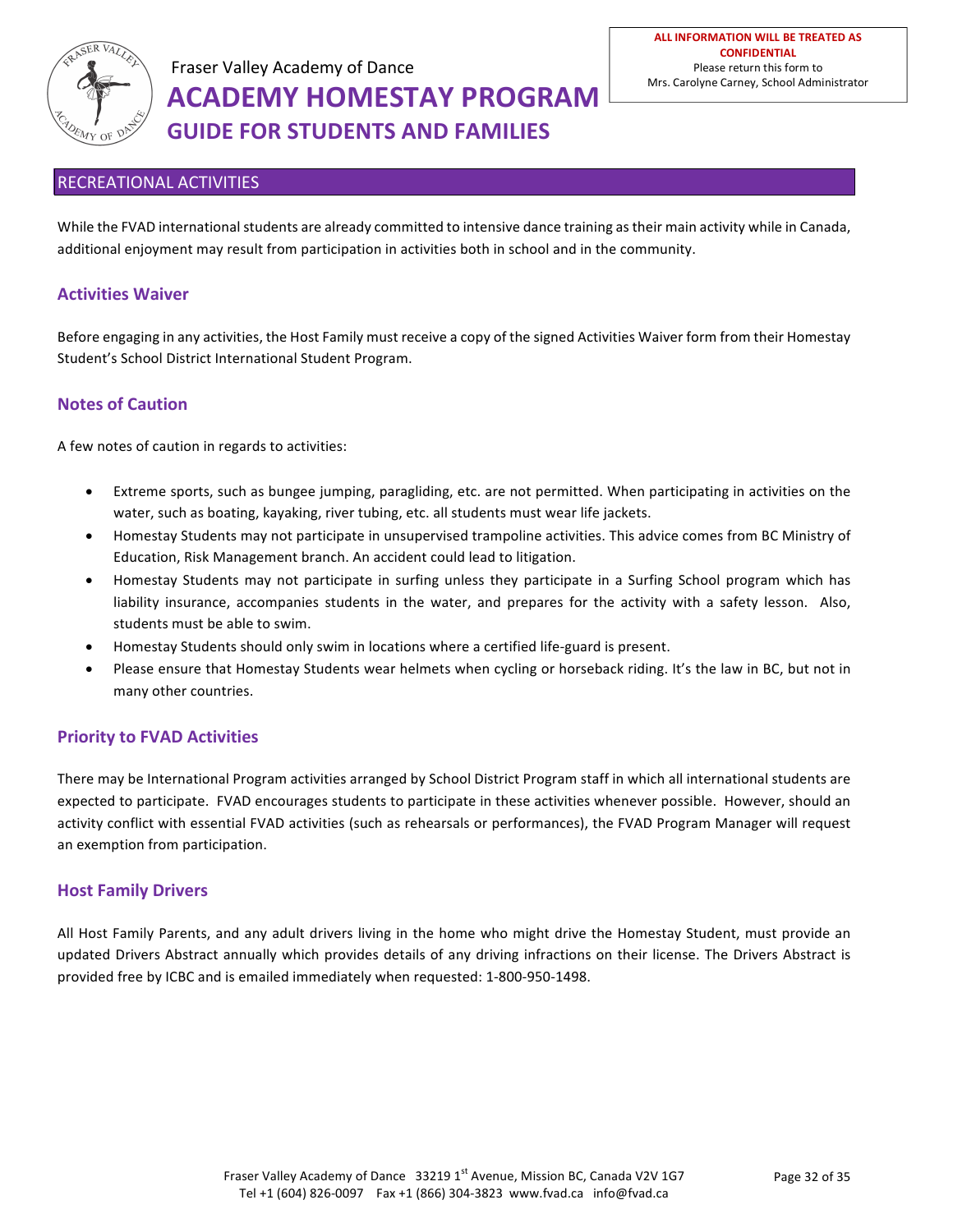

#### HOST FAMILY - NEW STUDENT CHECKLIST

This list will help the Host Family Parent to prepare and welcome the Homestay Student into their home.

The Host Family Parent and Homestay Student should review this list together. Contact the Program Manager with any concerns.

| Orientation of the neighbourhood and the community is done.                                 |
|---------------------------------------------------------------------------------------------|
| Bus routes and schedules have been explained.                                               |
| A bank account is set up                                                                    |
| Curfew rules have been discussed                                                            |
| Information about security in the home (Homestay Students require a key and any alarm code) |
| Safety issues discussed                                                                     |
| <b>Emergency contacts provided</b>                                                          |
| House 'rules' discussed and understood                                                      |
| Leisure activities have been outlined                                                       |
| Travel rules discussed                                                                      |
| Health insurance discussed                                                                  |
| Medical procedures discussed                                                                |
| Telephone and e-mail rules discussed                                                        |
| Food concerns discussed                                                                     |
| School schedules and concerns addressed                                                     |
| FVAD class schedule discussed                                                               |
| Transportation schedule to and from FVAD confirmed                                          |
| Transportation schedule to and from academic school confirmed                               |
|                                                                                             |

#### *Thank you again for welcoming our international students into your home and your family!*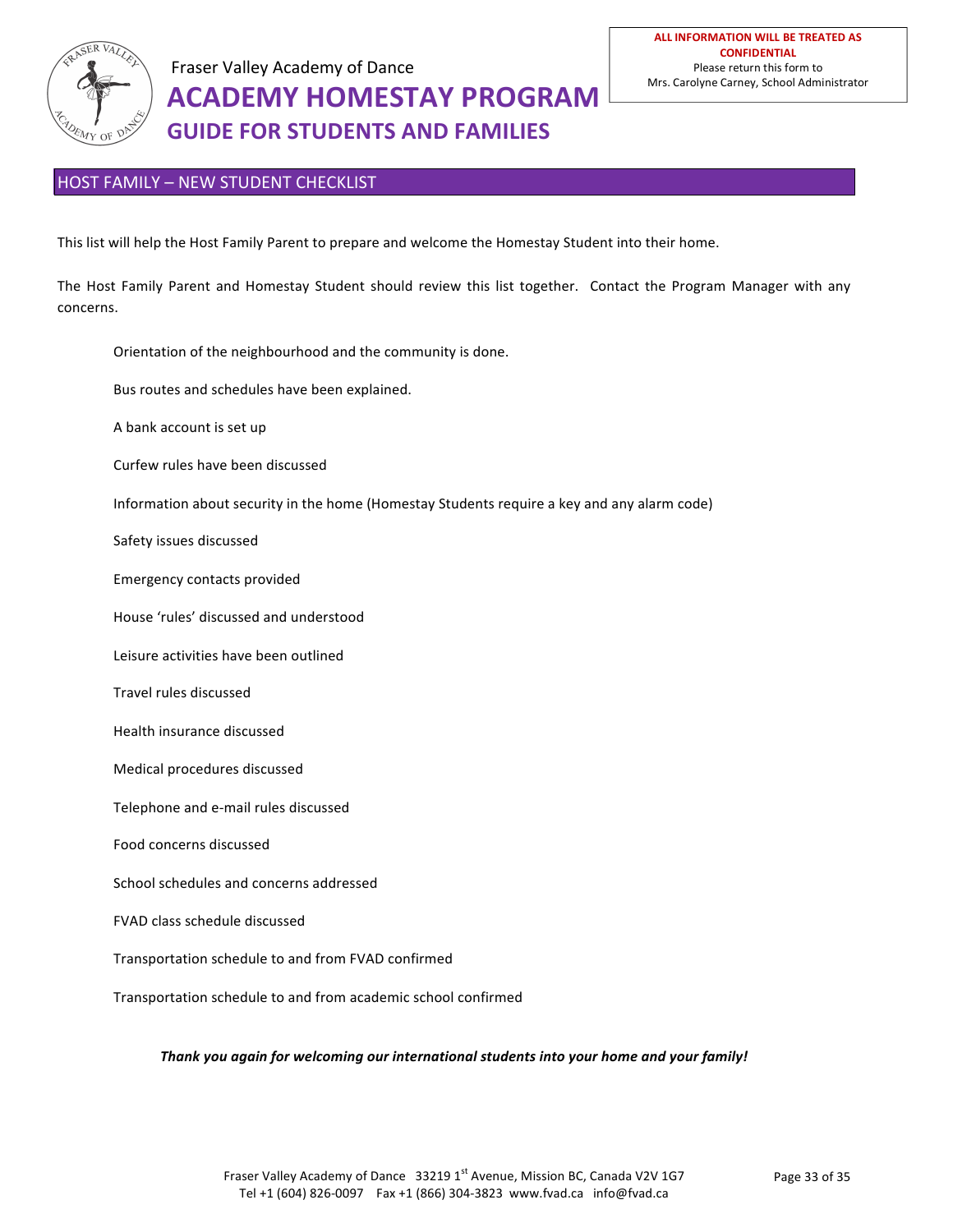

### STUDENT & HOST FAMILY - GET TO KNOW EACH OTHER

Student name \_\_\_\_\_\_\_\_\_\_\_\_\_\_\_\_\_\_\_\_\_\_\_\_\_\_\_\_\_\_\_\_\_\_\_ (please tell your Host Family how to say your name correctly.)

Family name \_\_\_\_\_\_\_\_\_\_\_\_\_\_\_\_\_\_\_\_\_\_\_\_\_\_\_\_\_\_\_\_ (please tell your Homestay Student what they should call each person in your home.)

Student: Please ask these questions of your Host Family and write the answer in the space provided. After that, please keep it handy at your homestay. The Host Family should make a copy too.

| What time should I get up?                                        |  |
|-------------------------------------------------------------------|--|
| Will you wake me or should I use an alarm clock?                  |  |
| Do I make my own breakfast or will you make it for me?            |  |
| This is what I eat for breakfast in my home:                      |  |
| What may I have for breakfast in my homestay?                     |  |
| I need a bag lunch for school each day.                           |  |
| Do I make my own lunch or will you make it for me?                |  |
| This is what I am used to eating at lunch during the school week: |  |
| What foods may I have for my school lunch?                        |  |
| Please tell me and show me how I will get to and from school.     |  |
| What time do you want me to come home from school?                |  |
| What time do we eat dinner?                                       |  |
| I am used to eating at this time:                                 |  |
| What can I do to help you to prepare dinner or to clean up after? |  |
| These are the foods that I like to eat:                           |  |
| These are the foods that I do not like to eat:                    |  |
| These are foods that I cannot eat:                                |  |
| May I come with you when you shop for groceries?                  |  |
| May I prepare a meal for your family sometime?                    |  |
| Who does the laundry?                                             |  |
| When?                                                             |  |
| How?                                                              |  |
| Where can I hang wet clothes?                                     |  |
| When may I shower or take a bath?                                 |  |
| Which bathroom do I use?                                          |  |
| How long may I take for my shower or bath?                        |  |
| Please show me how to use the shower/bath and where to place      |  |
| bathroom garbage                                                  |  |